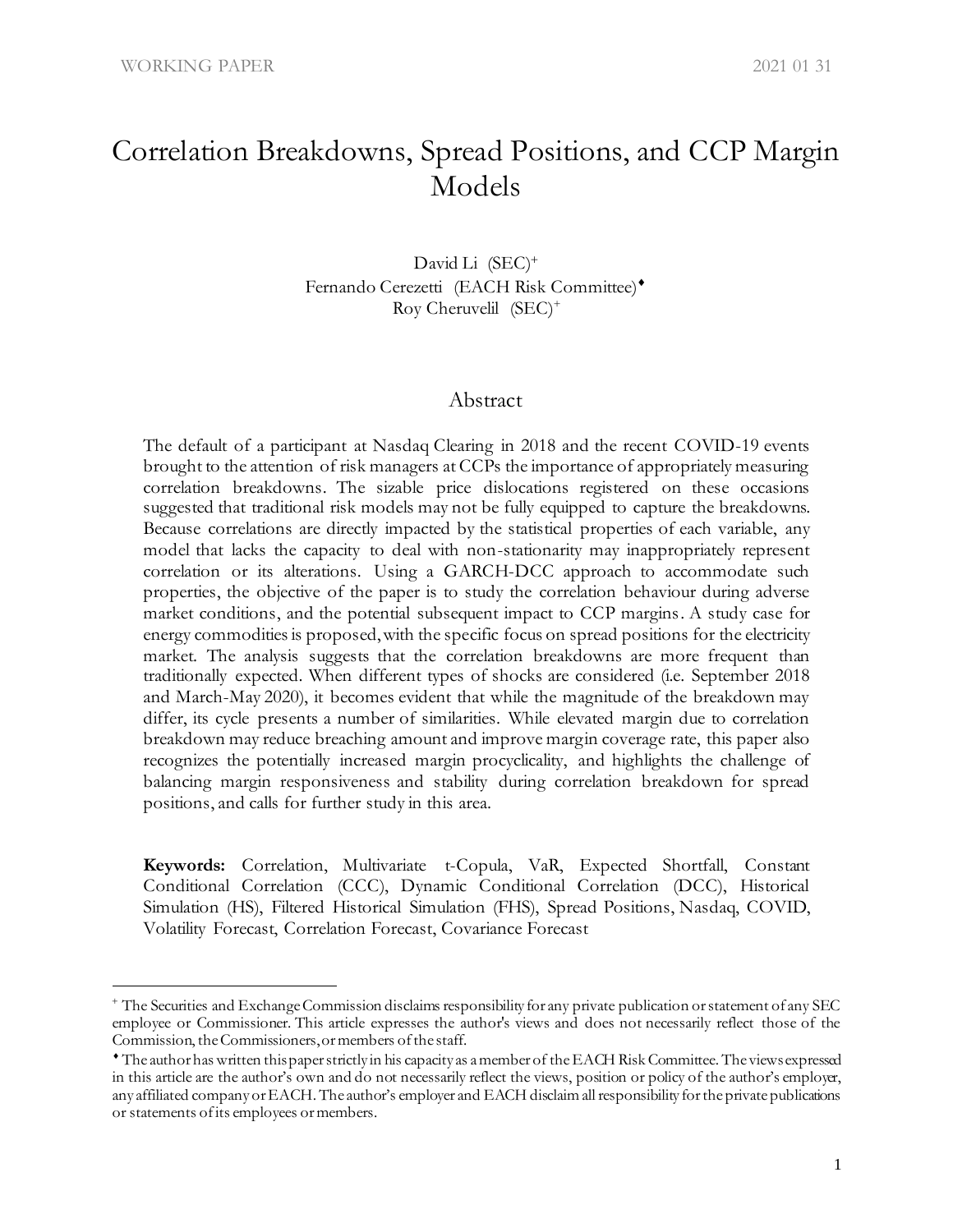# **1. Introduction**

The default at Nasdaq in September 2018 and the recent COVID-19 related volatility between March and May 2020 brought to the attention of risk managers at central counterparties (CCPs) the importance of appropriately measuring tail risks for correlation breakdowns, in particular for strategy-based portfolios. An extreme variation on September 10 2018 led the price spread between German and Nordic Power futures to reach €5.56/Mwh, compared to the previous high of €1.85/Mwh. Similar extreme moves related to the abrupt changes in the correlation structure of price returns were also observed during the initial shocks of the COVID-19 pandemic in a number of markets. For instance, the spread between the first and second expiry in WTI contracts jumped close to 900% on April 20<sup>th</sup> 2020 when compared to previous day.<sup>1</sup>

Instances of correlation breakdowns are not new to financial markets. In fact, after almost all major crises of the past 30 years studies have been performed to better understand the reasons leading to and the impacts of a rupture in the dependency between different prices and returns. However, it is remarkable that as markets develop and alter the way demand and supply are established, so does the manner in which correlations behave during times of adverse conditions. The earlier studies have shown that correlation breakdowns were typically associated to the phenomenon where the correlation for different assets would suddenly move close to the extremes. The recent examples of 2018 and 2020 have demonstrated that prices may not all go in the same direction when shocks hit, and any move away from an "expected" dependency between different prices can also have distressing effects.

In the CCP risk management world the importance of understanding such dislocations is no different. As presented in Vicente et al. (2015), the vast majority of the risk methodologies currently employed by CCPs trace their origins to a common forefather: the value-at-risk approach, VaR. This single risk figure concept strongly influenced the development of traditional CCP risk management models, as it could be easily translated into a margin requirement. However, as discussed by the authors, the standard implementations of the VaR approach may face some challenges to fully reflect the reality of multi-asset risk management in CCPs. In particular, when historical or parametric VaR are considered, the ability to deal with correlation breakdowns may be limited.

The objective of this paper is to study the correlation behaviour during adverse market conditions. In order to address the non-stationary statistical properties of price returns, the GARCH-DCC model is used. Boyer et al. (1999) have demonstrated that changes in correlation may simply be a reflection of alterations in the representation of the volatility of variables under analysis. As such, any model that lacks the capacity to deal with non-stationarity may inappropriately represent correlation or its alterations. As alluded previously, in the CCP margin model area, multivariate fat-tail based VaR model is one popular parametric method. However different configurations of such models can significantly influence the way correlation breakdowns are

<sup>&</sup>lt;sup>1</sup> The main driver of this change was the price of the first expiry of the WTI contract which decreased from close to \$18/barrel on April 17th to approximately \$-38/barrel on April 20th .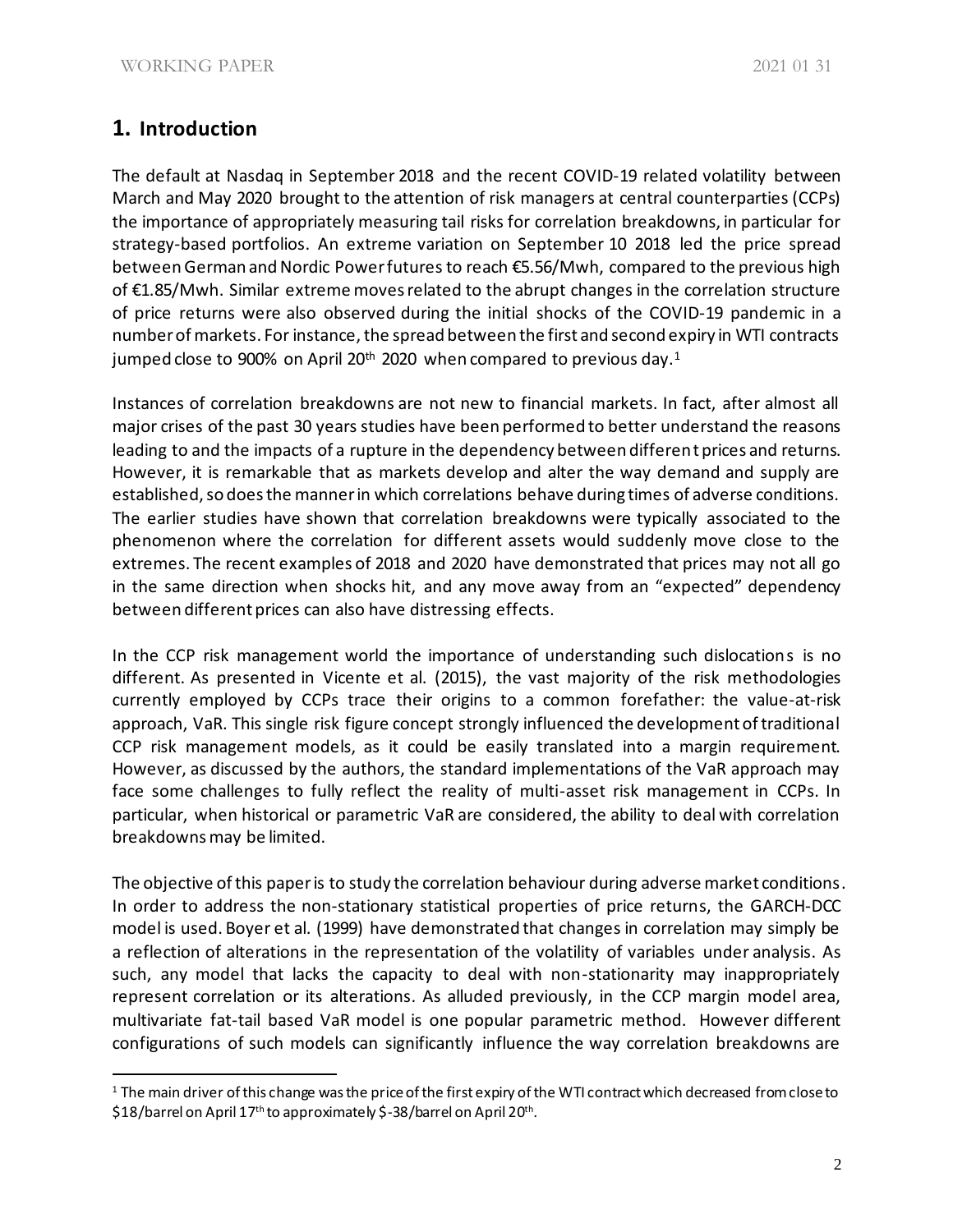considered. Li and Cheruvelil (2019) discuss some of these features highlighting how the introduction of correlation ceilings could limit some of the impacts of the breakdowns.<sup>2</sup>

In order to analyse the correlation behaviour a study case for energy commodities is proposed, with a specific focus on the electricity market. Because these commodities cannot be stored in a flexible and cost effective manner, preventing rapid responses to sudden changes in supply and demand, they are good candidates in the study of shocks to correlation. And the events of September 2018 and March/May 2020 allow us to contrast such behaviour in response to two distinct types of shocks. While the former is mainly endogenous and to a large extent related to climate conditions affecting the electricity market only, the latter can be viewed as an exogenous macroeconomic shock spreading across several asset classes.

Using spread positions on futures contracts as the mechanism to capture the dependency between different assets, the paper is able to confirm some of the well-known features of the energy markets, such as excess kurtosis (i.e. fat tails), jumpiness and non-stationarity (see Carmona and Durrelman (2003) for a discussion of these features). The implementation of an enhanced multivariate GARCH model enables the identification of the correlation breakdowns, suggesting that these dislocations are more frequent than traditionally expected. When the different types of shocks are considered, it becomes evident that while the magnitude of the breakdown may differ, its cycle presents a number of similarities. The above enhanced methodological approach also suggests that traditional risk models may face challenges for capturing the dynamics of sizable spread position movements.

In addition to this introduction, the paper is organized as follows. Section 2 presents the literature review. Section 3 introduces the study case and a potential enhancement to the standard VaR approach that could filter more appropriately the statistical properties of spread positions. Section 4 displays the results for the empirical implementation of the enhanced VaR. Section 5 concludes the paper.

# **2. Literature review**

### **2.1. Correlation and its intrinsic features**

Correlation is a crucial aspect of the mechanics of many derivatives and assets in the financial markets. However, it is not a novel fact that correlation presents limitations as a metric of dependence between two distinct statistical variables. For instance, correlation is a linear measure of dependency, and any relationship structure that is non-linearmight not appropriately be captured. This is the case of the correlation of a variable X, normally distributed, and  $X^2$ , Chi-

<sup>&</sup>lt;sup>2</sup> This research is not an attempt to advocate for or promote a specific margin model or methodology (i.e. GARCH-DCC Framework) for use by any CCP; such research would involve a different analysis, inclusive of other considerations such as efficiency and procyclicality effects. However, this research could potentially help practitioners gain insights into the nature of correlation behavior for risk management purposes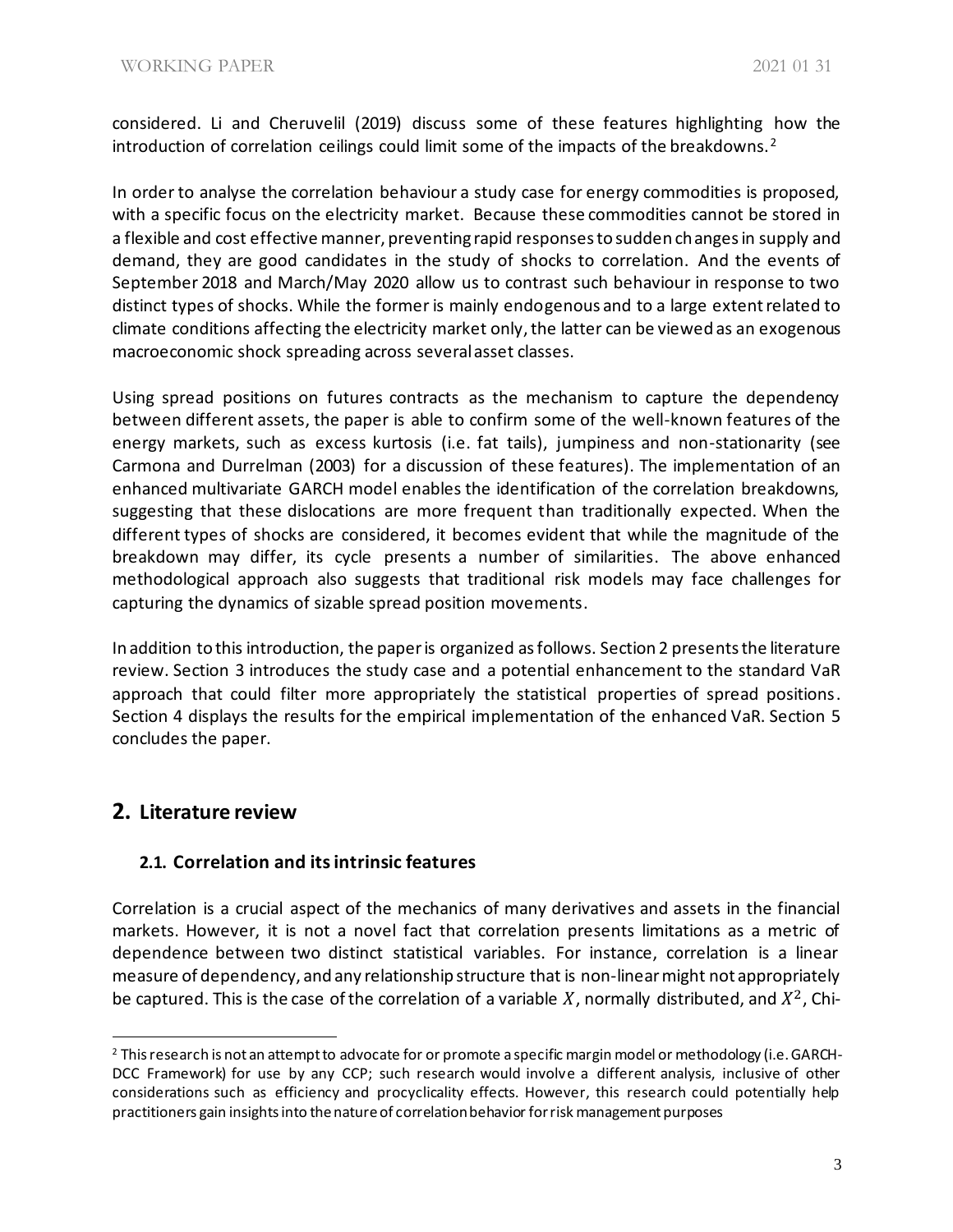square. Even though one is a function of the other, correlation between them is zero. Another relevant feature is that correlation does not necessarily vary between 1 and -1. In fact, the range of the correlation values depends on the statistical distribution of the variables where the dependency is being measured. The closer these distributions are to what is called the elliptical family (e.g. Normal, t-Student, etc.) the more appropriate the metric becomes.

Although the Frechet-Hoeffding bounds were established years ago, the minimum and maximum correlation values are frequently not part of studies of dependency.<sup>3</sup> The increasing interest in Copulas certainly enhanced the awareness of these properties (see Nelsen 1990). Nonetheless, one of the issues of not taking into account the correlation boundaries is that results can be suboptimal and conclusions inappropriately derived. For instance, the larger the volatility of the individual variables, the smaller the chances of the correlation reaching a value close to the extremes. In this case, a correlation value not close to 1 and -1 does not necessarily mean that the dependency is irrelevant.

The above features suggest that care is needed when analysing correlations and its breakdowns. Eydeland and Wolyniec (2003) highlighted that correlations may have an unexpected behaviour due to four general reasons: i) change in conditional correlation, where the correlation coefficient might be time-dependent or stochastic; ii) inexistence of an unconditional correlation; iii) nonlinear structure of dependency; and iv) estimation noise. Moreover, when confidence intervals given by the Fisher Transformation are considered, any appropriate estimation of correlations would require typically over 100 points before it starts to stabilize, although this number may increase for lower correlation levels.<sup>4</sup>

### **2.2. Correlation breakdowns<sup>5</sup>**

Correlation breakdowns represent a problem for investors, risk managers, and the financial markets more broadly due to the fact that any risk protection endowed by portfolio diversification is lost. In the early literature, the term correlation breakdown was typically used to refer to the phenomenon where the correlation between the returns of different assets would suddenly move close to the extremes(see Bertero and Mayer (1990), King and Wadhwani (1990), and Boyer (1997)). Since then, and as the recent examples of Mr. Aas in 2018 and COVID-19 in 2020 show, the case where correlations move away from an "expected" behaviour can also have distressing impacts. And this can in fact mean that correlation simply disappears.

<sup>3</sup> Fréchet, M. (1951). Sur les tableaux de corrélation dont les marges sont données. Annales de l'Université de Lyon. Section A: Sciences mathématiques et astronomie 9: 53–77. Hoeffding, W. (1940). Masstabinvariante Korrelationstheorie. Schriften des Matematischen Instituts und des Instituts für Angewandte Matematik de Universität Berlin , 5 , 179-233. [Reprinted as: Scale-invariant correlation theoryIn: Fisher, N. I. and Sen, P. K., editors, (1994). The Collected Works of Wassily Hoeffding, 57-107. Springer, New York.

<sup>4</sup> Fisher, R. A. (1915). Frequency distribution of the values of the correlation coefficient in samples of an indefinitely large population. Biometrika. 10 (4): 507–521.

<sup>5</sup> In the literature different terminologies are used to refer to alterations in the dependency between distinct assets following the occurrence of a shock. In addition to correlation breakdown, asset contagion, run to unity, amongst others can be found.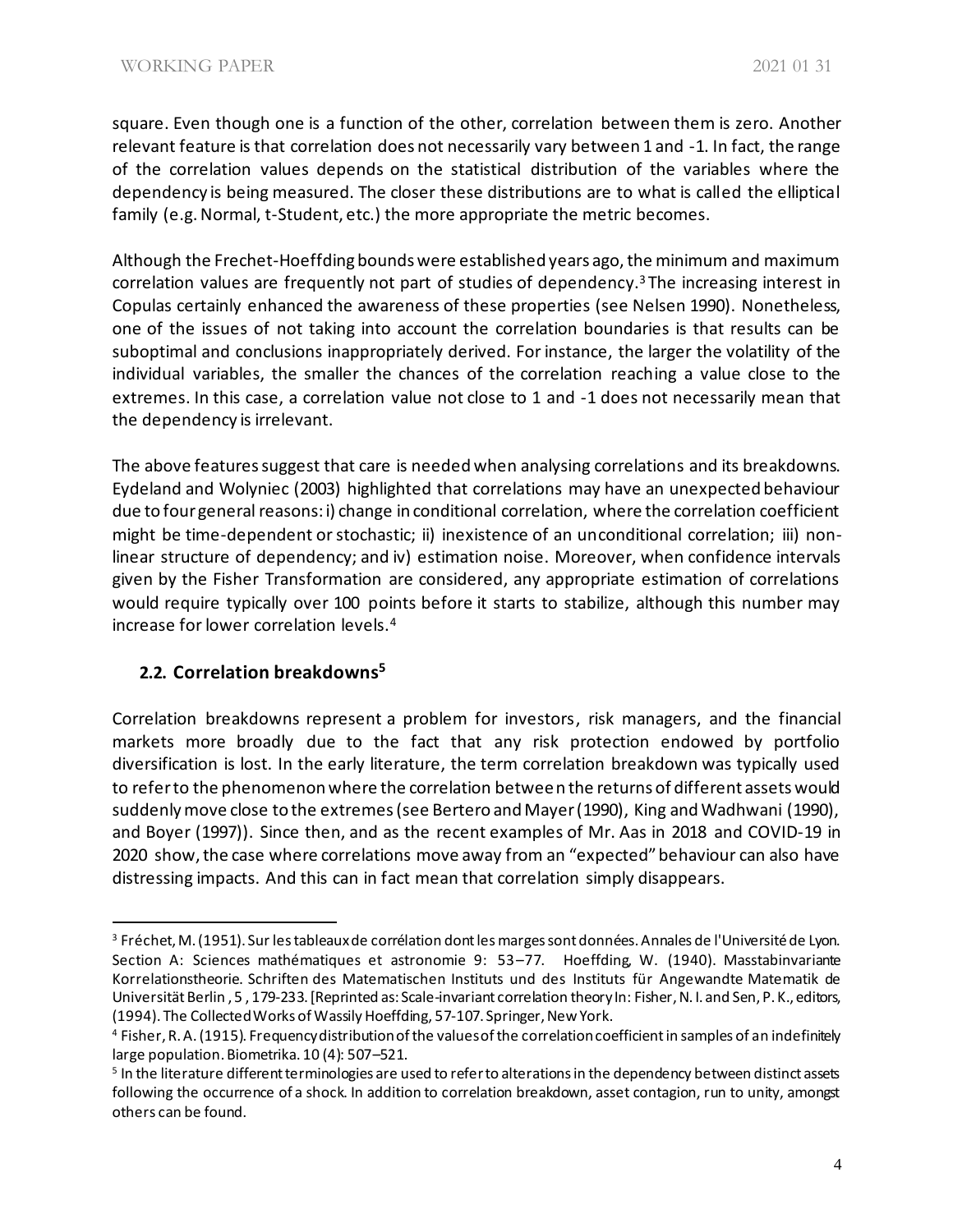The broadening of the concept of correlation breakdowns seems to reflect the empirical evidence that during periods of adverse market conditions correlations can have heterogeneous behaviour. King and Wadhwani (1990) analysis showed that the correlation of stock returns increased substantially at the time of the 1987 crash. More recently evidence is presented in the Bank of International Settlements 2017 Quarterly Review (see BIS (2017)). The report considers the institution's long-term monitoring of correlations and, conversely to the earlier studies, it is observed that returns became less dependent as policy uncertainty jumped to the foreground during 2016-2017.

Theoretically, different approaches have been pursued in order to explain the origins of correlation breakdowns. In the seminal work of Loretan and English (2000), the authors suggest that periods with high correlations tend also to be periods with higher than average volatility. The authors emphasise that correlation breakdowns reflect the time-varying volatility pattern of financial markets, rather than changes in the relationship of asset returns. When there exists a linear dependency between variables, the conditional correlation becomes a function of the volatility of the underlying. If the volatility in a particular time increases above its unconditional value, so will the correlation. Aiming at circumventing the effects of non-stationarity in the assessment of correlation different approaches have been proposed. Chang and Cheng (2016), for instance, consider a vector auto-regression (VAR) approach. Under such framework, the authors suggest that linkages between assets tend to increase following market shocks.

Another theoretical stream of work that tries to explain correlation breakdowns is based on the understanding of the behaviour of investors. Falbo and Grassi (2015), for example, propose that correlation breakdowns are related to the way rational agents correct their estimation of the correlation due to excess demand in periods of high volatility. Specifically, the model developed by the authors suggest that the herding behaviour of speculators and the procyclical attempt of rational investors to protect against the dislocations are the root-causes of the correlation breakdowns. In addition to these reasons, Dornbusch et at. (2000) suggests that restrictions to institutional investors' portfolios may also intensify the breakdowns, as these investors might have to recalibrate portfolios to comply with law or contractual clauses.

### **2.3. Spread positions**

The previous sections highlighted that correlations in financial markets may oscillate over time, making it challenging to model. The analysis of spread positions can be a key mechanism to better understand the behaviour of the correlation across time. In finance spreads broadly relate to one, or a set of contracts, which final value is based on the difference between prices of two or more distinct risk factors (in some cases, spreads are based on a finite linear combination of three or more of these risk factors). Typically this type of contract, or portfolio of contracts, is used to mitigate adverse movements in several risk factors at the same time. Defined as such, the alterations to the value of the spread can reveal important information about how correlation is expected to evolve.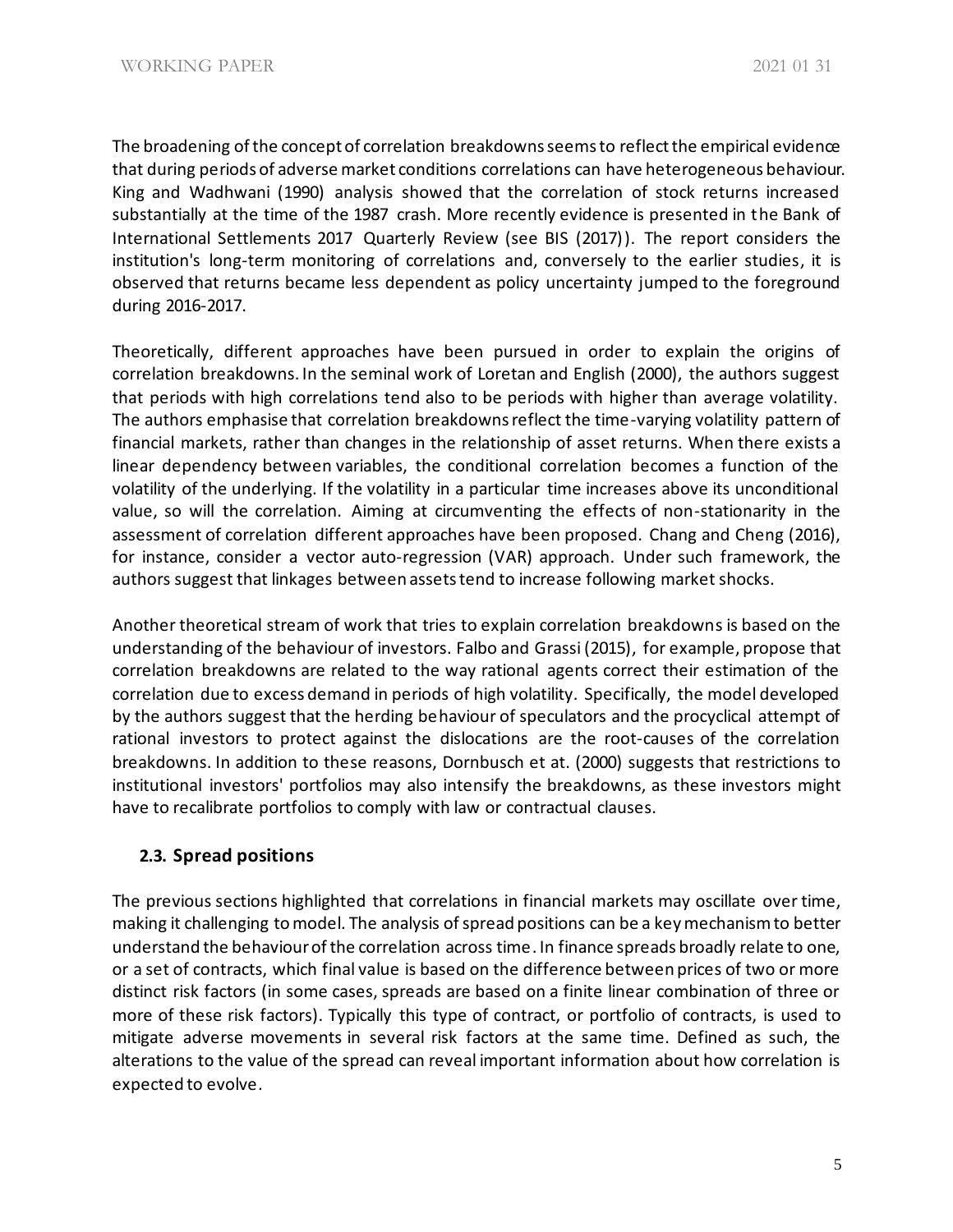In order to model the spread time series distinct approaches can be found in the literature. Jumpdiffusion models gained popularity in the 1980s due to their ability to replicate, at least qualitatively, the spiky nature of spread prices. Initially applied to a single asset time series, they soon expanded to other types of data such as spreads (see Bates (1988) for a review of the literature). However, the inefficient and unstable estimates of the jump properties made the attempts not long-lasting. The instability was stemming from a combination of problem misspecification and the lack of extreme events in the time series. Moreover, when estimating the model, the parameters of jump distribution can be biased by the presence of stochastic volatility.

Another approach that was developed is based on the option pricing literature, where different proposed dynamics for the spread time series can be observed. One first modelling possibility is to assume that the spread behaves as a Normal distribution and the instantaneous change as an arithmetic Brownian motion. The supporting argumentation for this approach is based on empirical evidence, as the plotting of spread histograms tends to resemble Normal distributions in a few cases. This framework leads to the well-known Bachelier option pricer. Importantly, the assumption of an arithmetic Brownian motion for the spread is un-reconcilable with the standard view that prices behave as log-normal distributions, with their dynamics given by geometric Brownian motions (see Goldenberg (1991)).

Due to the above inconsistency, an alternative approach is to model each leg of the spread and define a dependency structure between them. Each underlying of the spread is modelled as a geometric Brownian motion and a correlation between two individual Wiener processes is used to represent the relationship between them. There is little argumentation that the use of geometric Brownian motion is an appealing approach when modelling energy commodity contracts and spread positions more specifically. Not only is the model commonly used in finance, but it also allows for a straightforward derivation of prices for spread options. One of the issues of using the option-derived geometric Brownian motion to imply the behavior of the underlying contracts regards the past versus future nature of the volatility. The key challenge of the geometric Brownian motion, however, is its limited capacity to replicate the statistical properties of contracts that exhibit excess kurtosis, skewness, and auto-regressive pattern of the variance.

For the purposes of this paper, the important aspect of such challenges is the fact that approaches with higher dimensionality such as the generalized autoregressive conditional heteroskedasticity (GARCH) model became more popular (see Engle (1982) and Bollerslev (1986)). For instance, using the GARCH specification with t-distributed (fat-tailed) innovations can improve the in-sample fit, helping to remove unconditional skewness and excess kurtosis from the data only. It is because of these and other important characteristics of the GARCH model to accommodate multivariate distributions that it is selected as a contender in the modelling of the spread contracts. In particular for the energy markets, as introduced in the next section, a number of papers have emphasized the positive features of the GARCH approach (see Zanottia et al. (2010), and Du and Lai (2017)).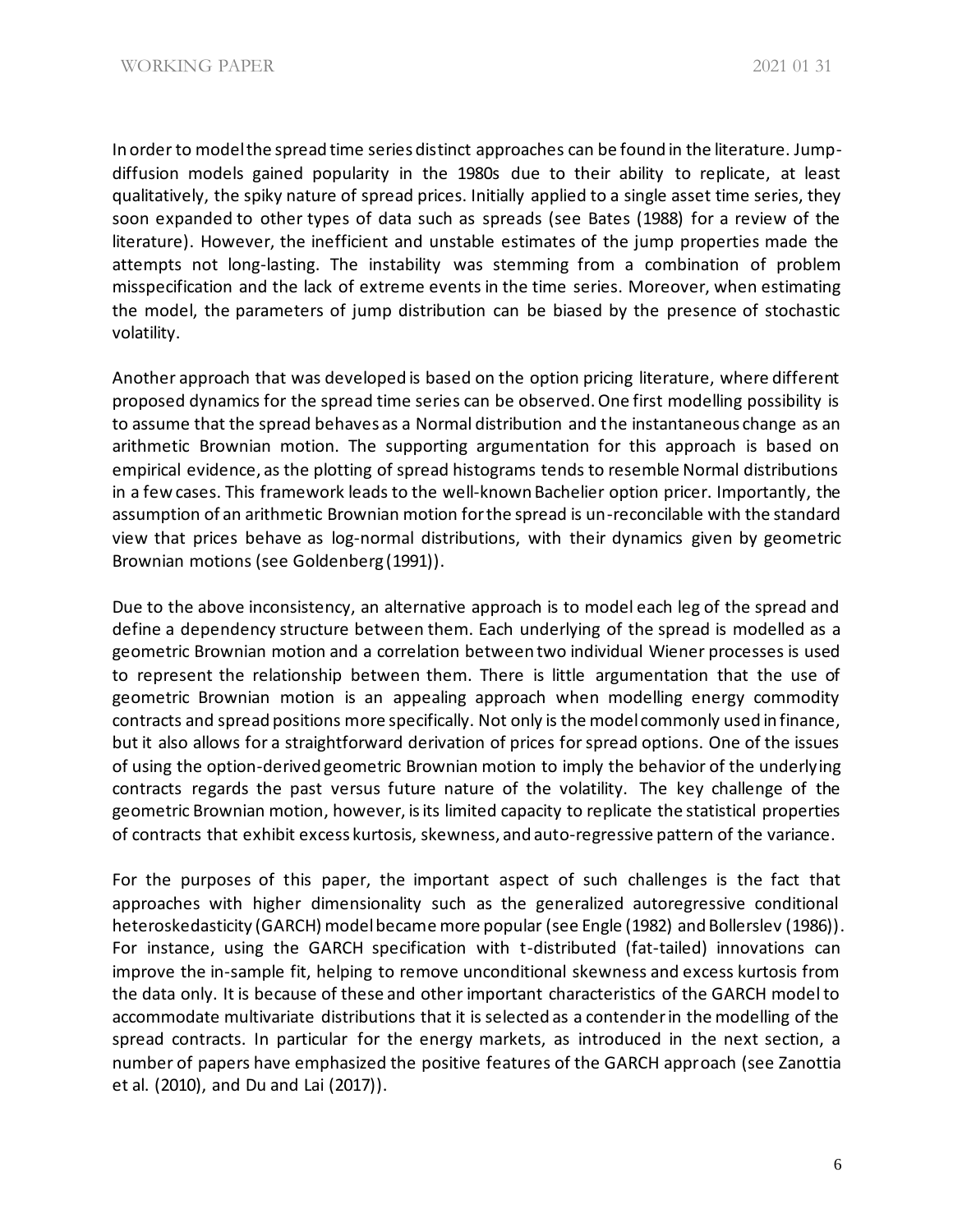# **3. Theory and case study**

The energy markets have seen rapid changes in the last decades since the so-called deregulation phase. In particular, following the opening for competition on fuel markets in 1980s, in electricity in 1990s, and weather/emissions in late 1990s, the whole energy complex was marked by an expansion on trading volumes, contract types, and market participants (see Eydeland and Wolyniec (2003)). Together with these developments, new price discovery mechanisms were established, changing substantially the dynamics of price formation and its behaviour through time. In a few words, demand and supply emerged to replace the previous target-approach to valuation of energy commodities. In this new world a number of features became prominent in defining the dynamics of energy prices, such as seasonality, mean reversion, excess kurtosis and jumpy behaviour. Any risk model not able to capture these statistical properties may fail to perform as expected. The study case focuses on this energy market, in particular spread positions, and uses the GARCH-DCC approach in order to model its statistical properties.

# **3.1. Data**

According to Carmona and Durrelman (2003) spreads are probably the most useful, prevalent, and important structure in the world of energy. Spreads are used to describe power plants, refineries, storage facilities, and transmission lines. In some cases these spreads are used as a way to quantify the cost of production of refined products from the complex of raw material used to produce them. Practically every aspect of energy production and delivery can be explained using spreads. In order to study the dynamics of spread positions, the historical series of a portfolio composed of two energy futures contracts was assessed. Specifically, the ICE Endex German Power Financial Base Futures (GER) and the ICE Endex Nordic Power Financial Base Futures (NBR) were considered in the analysis. These are financially settled futures contracts based on monthly futures, with their valuation dependent on the hourly prices of electricity arising from their controlled areas.

Data used in the assessment are daily prices of these two contracts, covering the 12 first expiries and the period from June 6, 2016 to June 1, 2020. The period includes the week of September 2018, when prices for the spread between GER and NBR spiked to levels not previously observed, and the COVID-19 period. The extreme variation on September 10 2018 led the price of the spread to reach €5.56/Mwh, compared to the previous high of €1.85/Mwh. The dislocation was due to a combination of excessive rainfall in the Nordic regions that sharply increased hydropower supply, and concurrent price surge of the European carbon allowance which drove the price of German power high. While the 2018 shock was endogenous and affected the electricity market only, the COVID period was a global and systemic market stress, exogenously spreading across several asset classes.

# **3.2. Methodology - Enhanced multivariate VaR**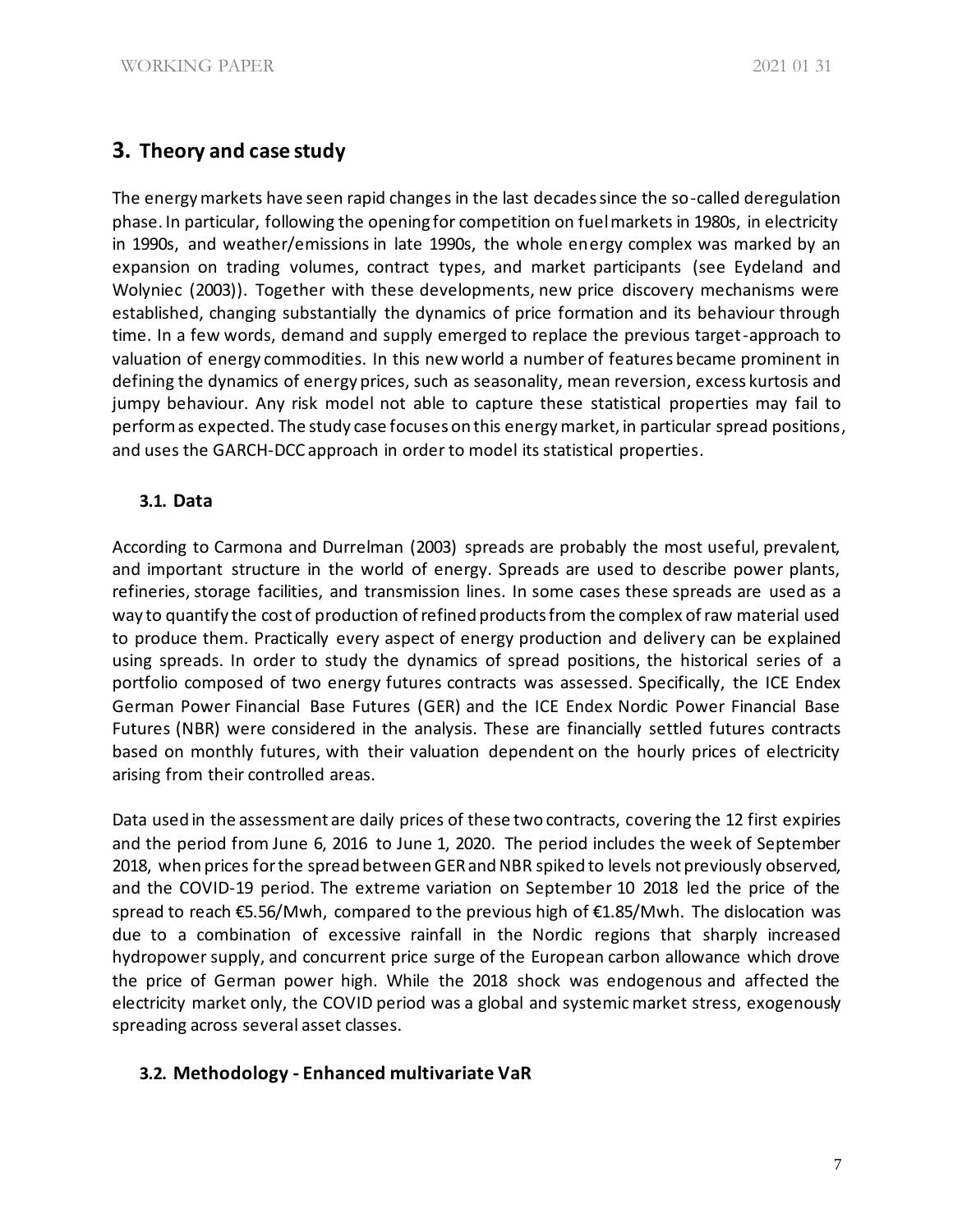Performing the appropriate statistical analysis in energy commodities entails careful consideration due to the reasons alluded previously. Adjusting for these properties in search of stationarity is no simple task and any risk model that fails to do so increases substantially the chances of delivering poor statistical estimates.

#### **3.2.1. GARCH-CCC**

Bollerslev (1990) proposes a multivariate GARCH model using time-varying conditional variances and covariance but with constant correlations. The conditional covariance matrix is given by:

$$
H_t = D_t \overline{R} D_t \tag{1}
$$

where  $\bm{D_t}$  is a  $n \times n$  stochastic diagonal matrix with elements  $\sigma_{i,t}$ , which follows a univariate GARCH process and  $\overline{R}$  is  $n \times n$  time-invariant unconditional correlation matrix of the standardized error  $\epsilon_t$ .

$$
\boldsymbol{D}_t = diag(\sigma_{1,t}, \sigma_{2,t}, ..., \sigma_{n,t})
$$
\n(2)

$$
\epsilon_t = D_t^{-1} \varepsilon_t \tag{3}
$$

$$
\overline{\boldsymbol{Q}} = Cov(\boldsymbol{\epsilon}_t \boldsymbol{\epsilon}_t^T) = E[\boldsymbol{\epsilon}_t \boldsymbol{\epsilon}_t^T]
$$
\n(4)

$$
\overline{R} = diag(\overline{Q})^{-1/2} \overline{Q} diag(\overline{Q})^{-1/2}
$$
 (5)

where  $\sigma_{i,t}^2$  follows GARCH process as defined in (2).  $\bm{\varepsilon_t}$  is the de-autocorrelated residual as defined in (1) above.

The estimation of GARCH-CCC is computationally attractive because the correlation matrix is constant. However, this correlation estimator may be too restrictive based on empirical evidences. The model needs to be generalized by assuming the correlation matrix varies with time.

#### **3.2.2. GARCH-DCC and DCC-copula**

The Dynamic Conditional Correlation (DCC) model was introduced by Engle and Sheppard (2001). The key design idea is that the dynamic covariance matrix  $H_t$  can be decomposed into conditional standard deviations  $\bm{D_t}$  and a correlation matrix  $\bm{R_t}.$  Both  $\bm{D_t}$  and  $\bm{R_t}$  are time-varying $\bm{.}$ 

The conditional correlation estimator under multivariate DCC representation is:

$$
\boldsymbol{R}_t = diag(\boldsymbol{Q}_t)^{-1/2} \boldsymbol{Q}_t diag(\boldsymbol{Q}_t)^{-1/2}
$$
 (6)

$$
\boldsymbol{Q}_t = (1 - \alpha - \beta)\overline{\boldsymbol{Q}} + \alpha \boldsymbol{\epsilon}_{t-1} \boldsymbol{\epsilon}_{t-1}^T + \beta \boldsymbol{Q}_{t-1} \tag{7}
$$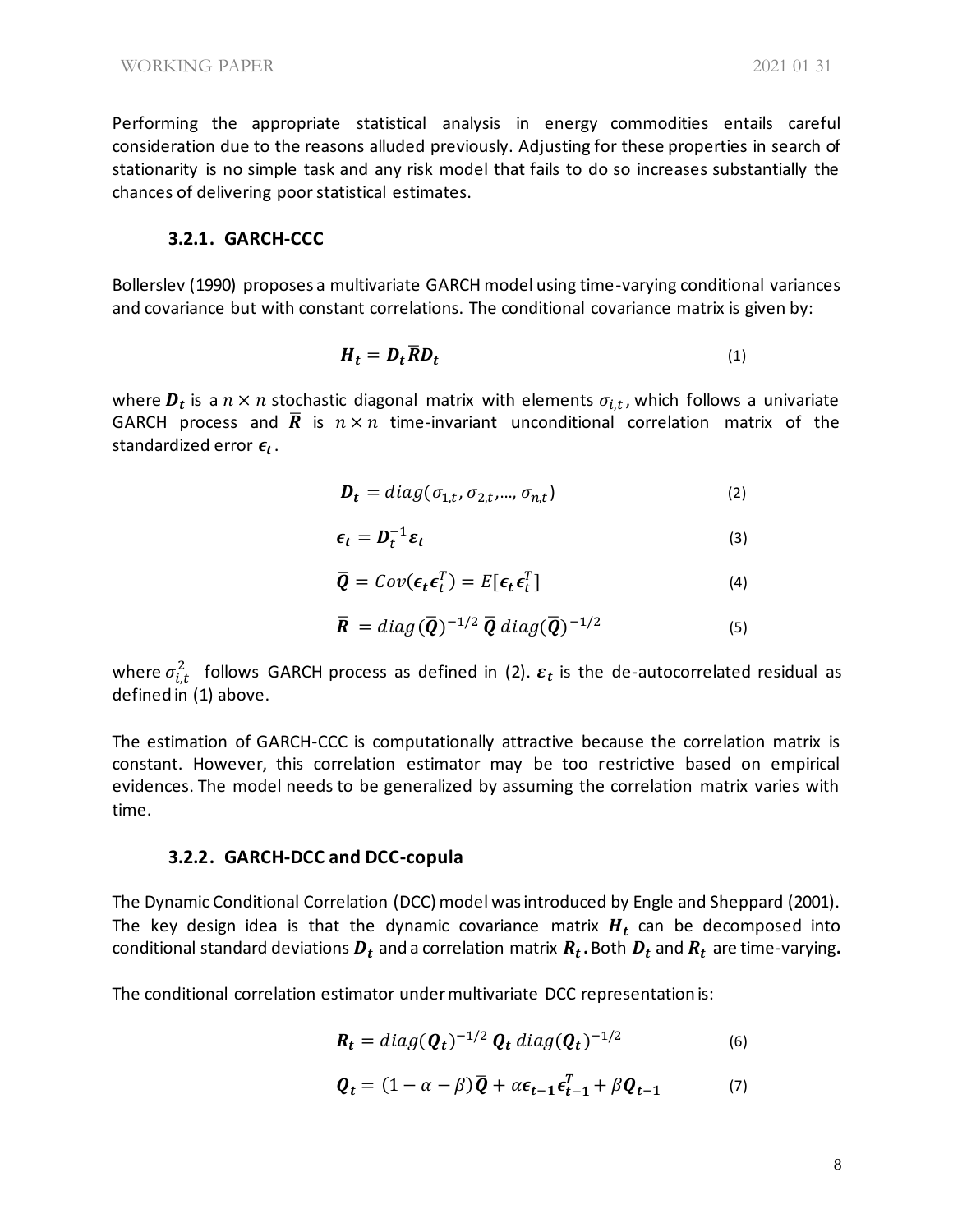where  $R_t$  is the DCC correlation at time t.  $\overline Q$  is the unconditional covariance matrix as defined in (4),  $\alpha$  represents dynamic term introduced by the interaction between the two innovations, and  $\beta$  represents persistence term. To ensure matrix  $\bm{R_t}$  is positive definite, the scalars  $\alpha$  and  $\beta$  must satisfy:

$$
\alpha \ge 0, \qquad \beta \ge 0, \qquad \alpha + \beta < 1
$$

The DCC-copula can be represented as:

$$
F(\epsilon_{1t}, \epsilon_{2t}, \dots, \epsilon_{nt}) = C(F_1(\epsilon_{1t}), F_2(\epsilon_{2t}), \dots, F_n(\epsilon_{nt}); \psi_t)
$$
 (8)

where  $\boldsymbol{\psi} _t$  is the copula parameter including dependence structure parameter  $\boldsymbol{R} _t$  and the multivariate DoF or copula DoF  $v_c$ .

To estimate the DCC-copula, there are generally two key separate steps by using Maximum Log-Likelihood. The log-likelihood is obtained from the following formula:

$$
\ln(L(\theta)) = \sum_{t=1}^{T} (\ln\left[\Gamma\left(\frac{\nu_c + n}{2}\right)\right] - \ln\left[\Gamma\left(\frac{\nu_c}{2}\right)\right] - \frac{n}{2}\ln[\pi(\nu_c - 2)]
$$

$$
-\frac{1}{2}\ln[\left|\mathbf{D}_t\mathbf{R}_t\mathbf{D}_t\right|] - \frac{\nu_c + n}{2}\ln\left[1 + \frac{\epsilon_t^T R_t^{-1} \epsilon_t}{\nu_c - 2}\right] \tag{9}
$$

The parameter set  $\theta$  is divided into two groups:

$$
(\phi,\psi)=(\phi_1,\phi_2\ldots\phi_n,\psi)
$$

where  $\phi_i = (\alpha_{1i},... \alpha_{ni}, \beta_{1i},...\beta_{ni})$  are the parameters of the univariate GARCH model for the risk factor,  $i = 1, ..., n$  and  $\psi = (\alpha, \beta, \nu_c)$ 

- 1. Estimate univariate GARCH to get  $\phi$  <sup>6</sup>for calculating  $\bm{D_t}$  and
- 2. Estimate  $\psi$  to simultaneously obtain time-varying dependence structure  $\boldsymbol{R}_{t}$  (i.e.  $\alpha$  and  $\beta$ ) and  $\boldsymbol{v}_c$  using standardized residual from the first step.

The advantage of DCC-copula is that the log-likelihood of the volatility and correlation can be maximized independently as long as consistence is ensured within these two steps (Engle  $(2002)$ ).<sup>7</sup>

<sup>6</sup> The autocorrelation coefficient and individual DoF are also estimated in the first step.

<sup>7</sup> Technical limitations for DCC have been well discussed in the academic literatures, e.g. Caporin and McAleer (2013). One of the limitations is that the two step estimators in DCC may not be consistent because in equation (7) the matrix  $\bm{Q}_t$  is not the expectation of the standardized residuals cross-products. The various attempts for enhancements are beyond the scope of this paper.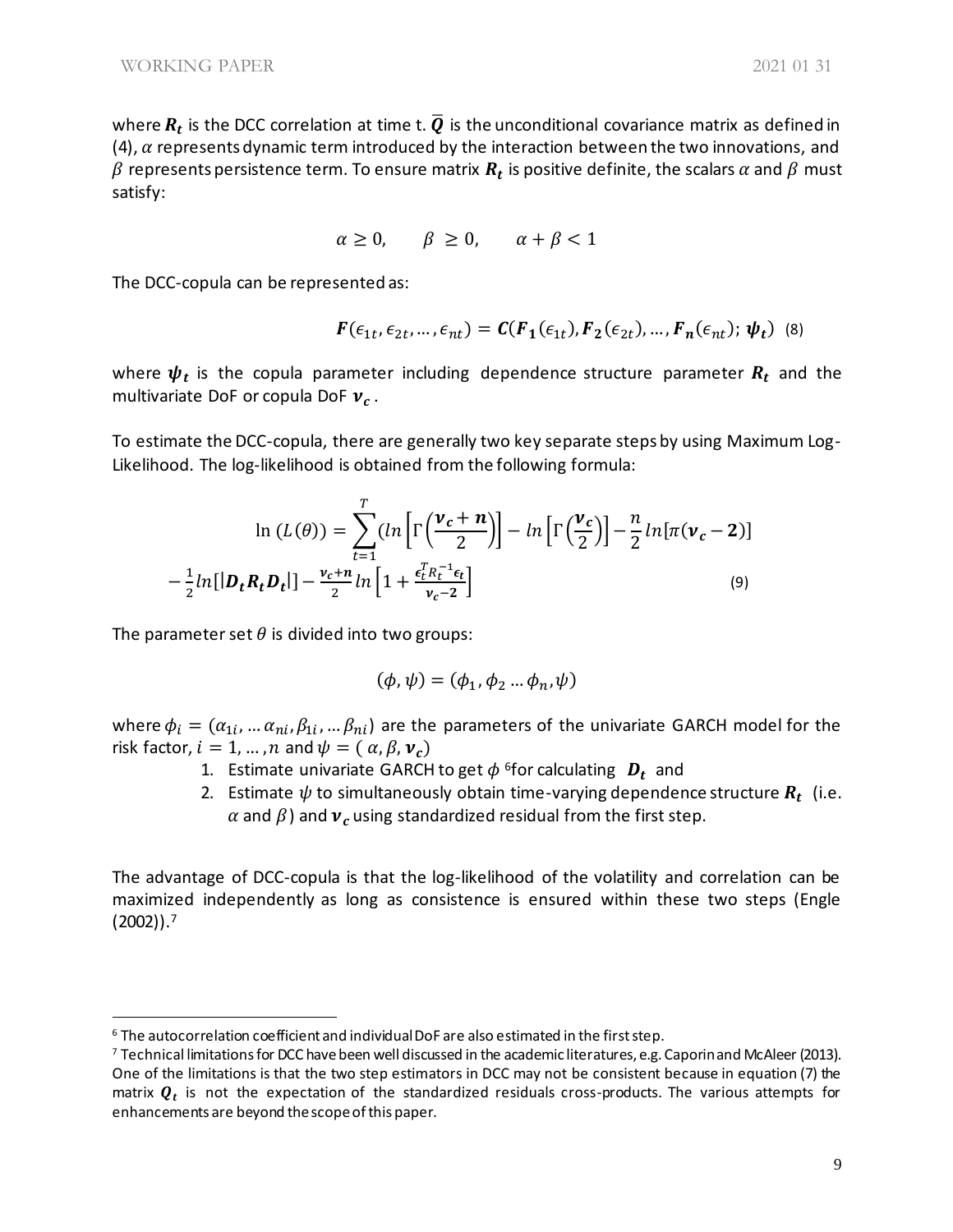# **4. Empirical assessment and modelling fitting**

The historical price series of the first 12 monthly expiries for the German Power Financial Base Futures and the Nordic Power Financial Base Futures are displayed in Figure 1. The different statistical behaviors for each contract and maturity can be observed in the chart. It is also evidenced how the co-movement of GAB and NBR vary through time and for the distinct expiries. However, before exploring the correlation behavior, a brief summary assessment of the univariate and multivariate statistical properties of those series is presented below.



Figure 1 -Historical Price Series GAB and NRB

# **4.1. Univariate statistical analysis and model fitting**

It is has been well documented in the literature the specific statistical features of the energy marketssuch as excess kurtosis (i.e. fat tails), jumpiness, heteroskedasticity, amongst others. The study of the two return series corroborates the existence of such features. To illustrate the analysis the 12-month expiry (12M) is considered. In particular, it is observed that these series exhibit a significant fat tail with its Degree of Freedom (DoF) as between 2 and 3. Both GER and NRB price return time series show little skewness, but sizably kurtosis (3 is normal). The Q-Q test results also show significant deviation from normal distribution. See details in Tables A1 to A2 and Figures A1 to A2 in the Appendix.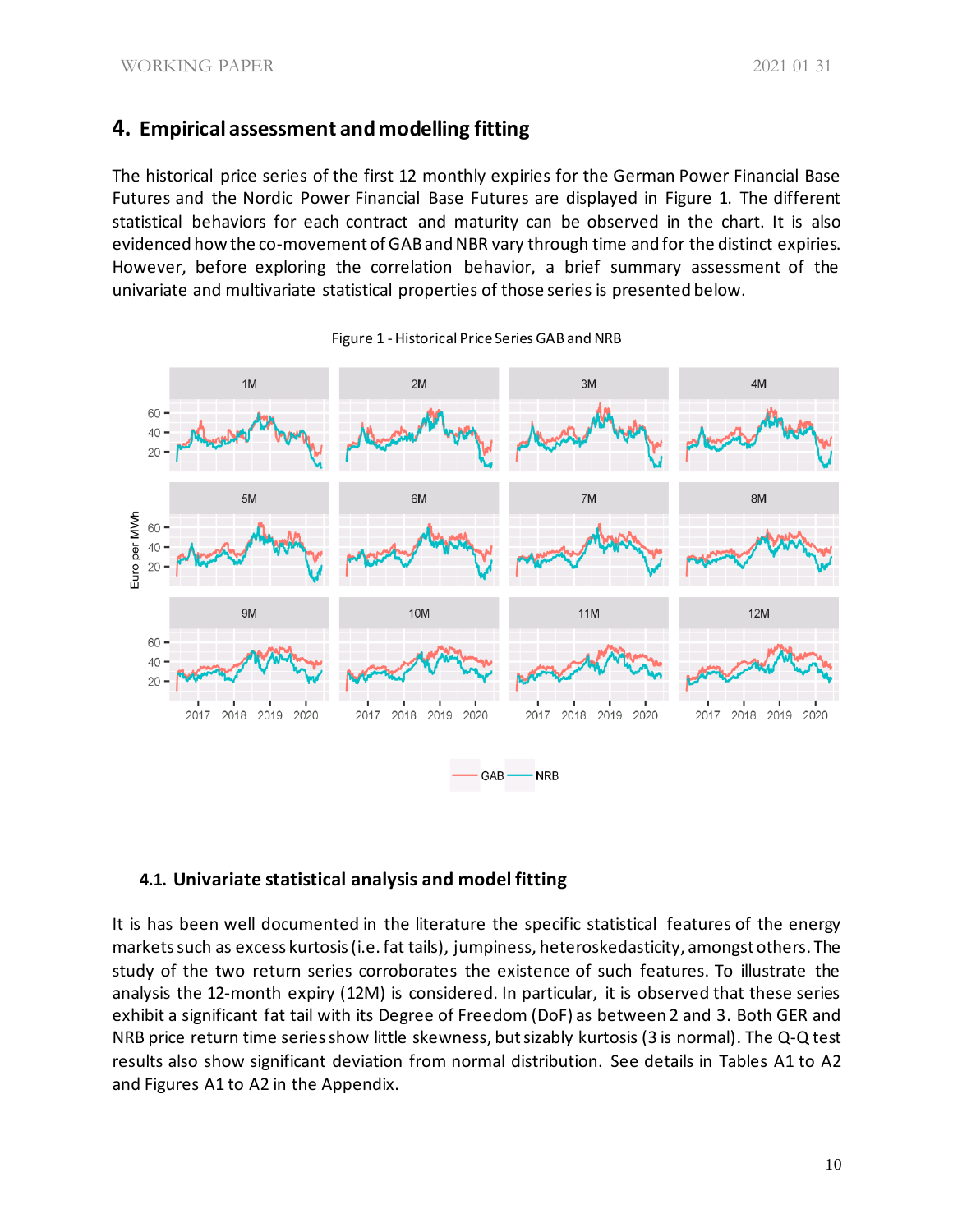To accommodate the non-stationarity of these series, several symmetric and asymmetric volatility and innovation models are tested for goodness of fit. The GJR-GARCH is selected for asymmetric volatility model, and Hansen's Skewed student-t is selected for asymmetric innovation model. For the time series up to September 7, 2018, which is the day before the September 10, 2018 Nasdaq event, symmetric GARCH(1,1) and symmetric student-t exhibit the best results comparing with other combinations. The combinations of either asymmetric GJR-GARCH or asymmetric Hansen's t produce slightly lower but comparable likelihood, however, the GJR term or the Skew term from Hansen's t is not statistically significant, which is consistent with the relatively small skewness exhibited in the statistical analysis of the empirical time series. Therefore, for the analysis herein, GARCH(1,1) and student-t are selected for univariate volatility and innovation modelling for both GAB and NRB. Both time series show little autocorrelations. See details in Tables A3 to A6 in the Appendix.

### **4.2. Multivariate model calibration**

For multivariate calibration, joint MLE method is used to calibrate the model as described in the Section 3.2. The multivariate dynamic copula model parameters, **α, β** and  $v_c$  are all statistically significant. <sup>8</sup> The multivariate DoFs also reflect reasonably well their respective univariate DoFs. All three parameters are stable by comparing before and after the Nasdaq event, as well as during the COVID period. The Samuelsson effect is not accounted for this time. The effect is not strong for long-term contract such as this one-year contract. Table 1 to 3 below illustrate these parameters for the 12-month expiry and specific days preceding sizeable shocks in the spread contracts.

| Model parameters (DCC) | α         |            | $v_c$  |
|------------------------|-----------|------------|--------|
| Parameter value        | 0.0220972 | 0.8870032  | 2.70   |
| Error                  | (0.01422) | (0.081214) | (0.07) |

Table 1: GARCH-DCC dynamic copula model parameters on September 7, 2018

Table 2: GARCH-DCC dynamic copula model parameters on January 24, 2019

| Model parameters (DCC) | α          |             | $v_c$  |
|------------------------|------------|-------------|--------|
| Parameter value        | 0.0154947  | 0.9006684   | 2.90   |
| Error                  | (0.010254) | (0.0941639) | (0.07) |

Table 3: GARCH-DCC dynamic copula model parameters on May 15, 2020

<sup>&</sup>lt;sup>8</sup> β and  $v_c$  are statistically significant above 99%, the α term is above 90% significance.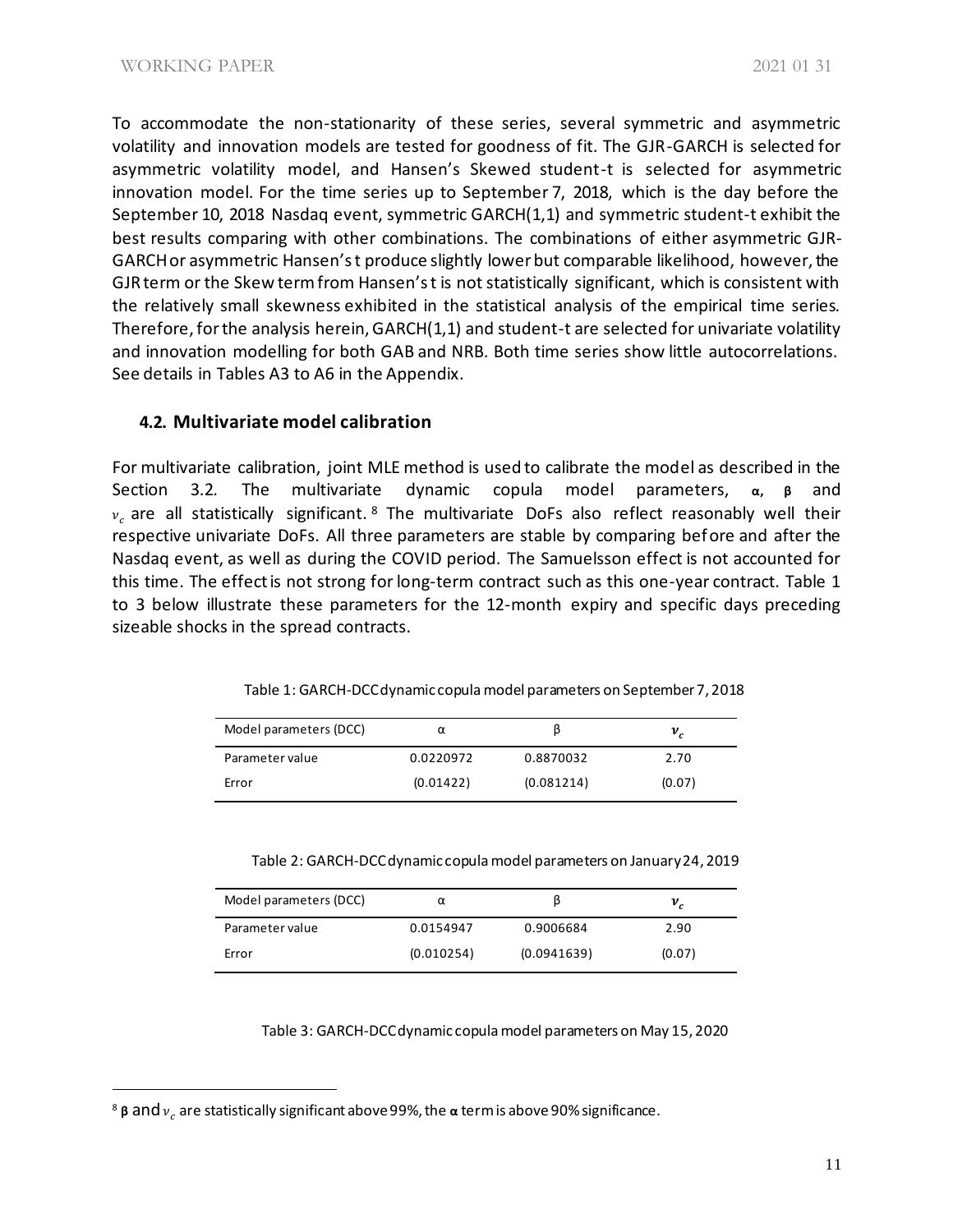| Model parameters (DCC) | α          |             | $v_c$  |
|------------------------|------------|-------------|--------|
| Parameter value        | 0.0188728  | 0.9014135   | 2.82   |
| Error                  | (0.011134) | (0.0941639) | (0.06) |

### **4.3. Correlation analysis**

The appropriate calibration of the univariate and multivariate models enables one to deal with the non-stationarity of the return time series. As such, correlation can be studied without the undesirable effects of these on the dependency measurements. Under such approach, it is observed that the correlation between GAB and NRB fluctuates around the long-term historical average, as indicated by the unconditional correlations. This effect is prominent for the longer expiries, i.e. those equal or larger than 4 months, as presented in details in Figure A3 in the Appendix.

If correlation breakdowns are defined as dislocations beyond a 95% confidence interval around the long-term average, it is noticeable that several breaks happened throughout the analysed historical period. This evidence suggests that these dislocations are more frequent than traditionally expected, and the events of September 2018 and March/May 2020 are not exceptions. Moreover, different than commonly postulated, the breakdowns occur in both directions, and are not necessarily associated with the correlation values moving closer to the unit.

Another important observation is that correlation breakdowns are not homogeneous across different expiries. This is true for both shocks analysed and, even when the systemic stress of the COVID period is accounted for, no consistent pattern is recognized for contracts with different maturity dates. Similarly, the comparison between the effects of the shocks from September 2018 and March/May 2020 periods suggests that, while the magnitude of the breakdown may differ, its cycle presents a number of similarities. More specifically, after a dislocation is observed, in general the correlation tends to return quickly to its long-term average.

In order to illustrate the above aspects, the 12-month expiry is considered, as displayed in Figure 2. The 95% confidence interval for the long-term average is 64%, as the lower bound, and 71%, as the higher bound, with an average value of about 68%. The DCC figure goes as high as 93% and as low as 15%, and there are several episodes of major correlation breakdowns in this window (i.e. from June 2016 to June 2020). The correlation on September 7, 2018 was around 72%. At the close-of-business (COB) of September 10, the DCC resulted in a sharp drop on the correlation (around 15%).<sup>9</sup> However, its figure didn't reflect fully the breakdown until a day later (i.e. September 11). After the Nasdaq event, there are three more major correlation breakdowns, one on August 1, 2019, and the other two on February 25, 2020, which is at the onset of the

<sup>9</sup> The DCC correlation at the COB September 10 is 53% based on the calibration using the time series up to September 10.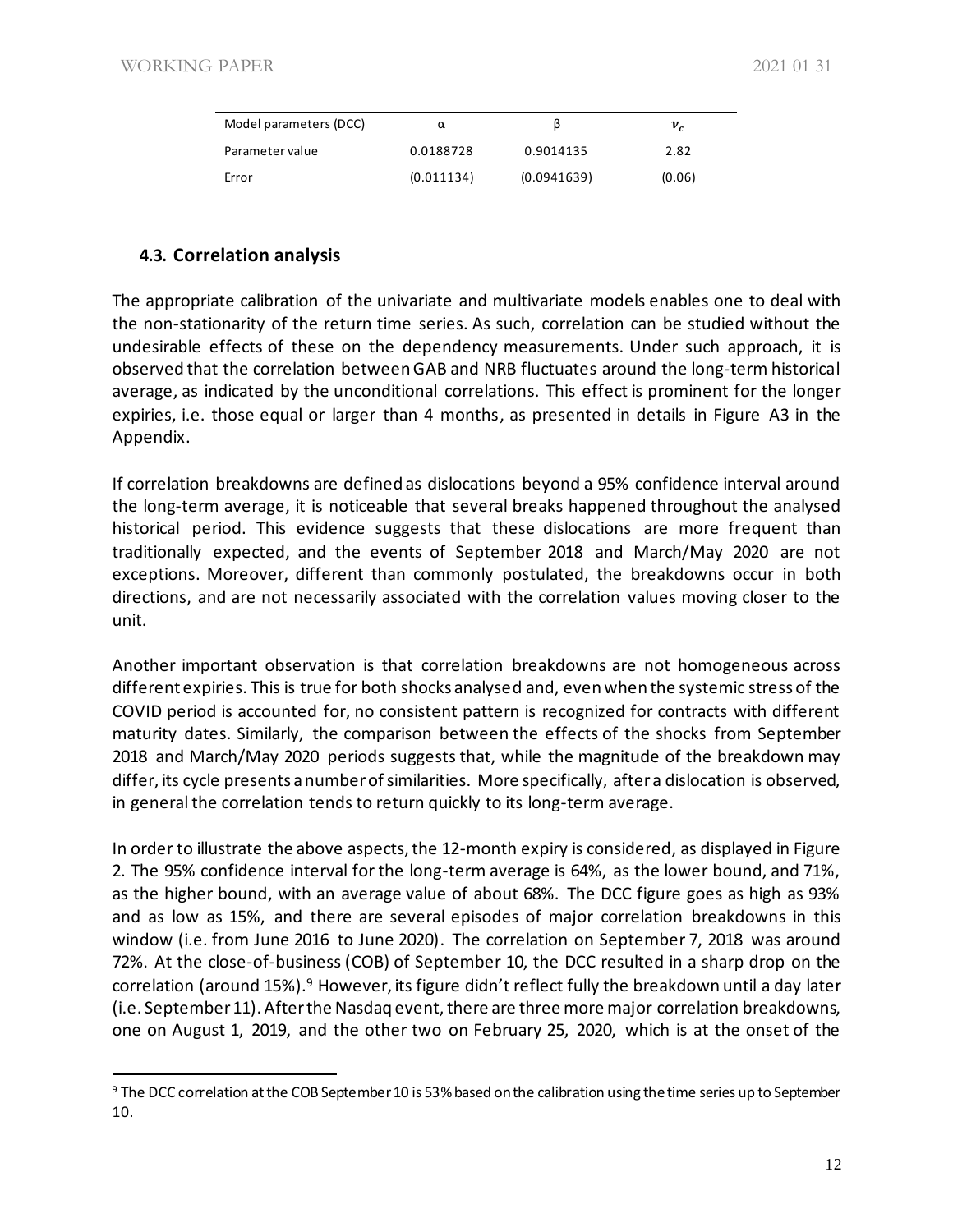COVID period, and May 19, 2020, during the COVID period. The patterns of the breakdowns are all similar, i.e. have no warning signs prior to the sudden dislocation and convergences following it.



Figure 2: GARCH-DCC Dynamic Correlationfrom June 2016 to June 2020

# **5. Crisis replay and model comparison analysis**

Li and Cheruvelil (2019) observe that risk metrics for balanced portfolios are quite sensitive to the correlation changes under the high correlation regime (e.g. above 75%). <sup>10</sup> As such, crisis replay represents an efficient way of illustrating how different statistical treatments of correlation can impact risk metrics. Five distinct models are calibrated using the time series up to the day before the crisis event or the crisis period. Following that, the models are calibrated every day for the selected window of the crisis, and used to calculate a theoretical margin for the next day. In addition to the Multivariate t-Copula, other models selected for comparison purposes are Historical Simulation VaR (HS VaR) and Filtered Historical Simulation VaR (FHS VaR).<sup>11</sup> For the FHS VaR models, decay factors ranging from 0.95 to 0.99 to "devol" and "revol"

<sup>&</sup>lt;sup>10</sup> One approach to mitigate such effect could be the introduction of "correlation ceilings".

<sup>&</sup>lt;sup>11</sup> Gurrola-Perez and Murphy (2015) have in-depth discussions on these models, and have also specifically discussed the performance for these models on the spread positions (e.g. long Natural gas and Gasoil futures and short WTI).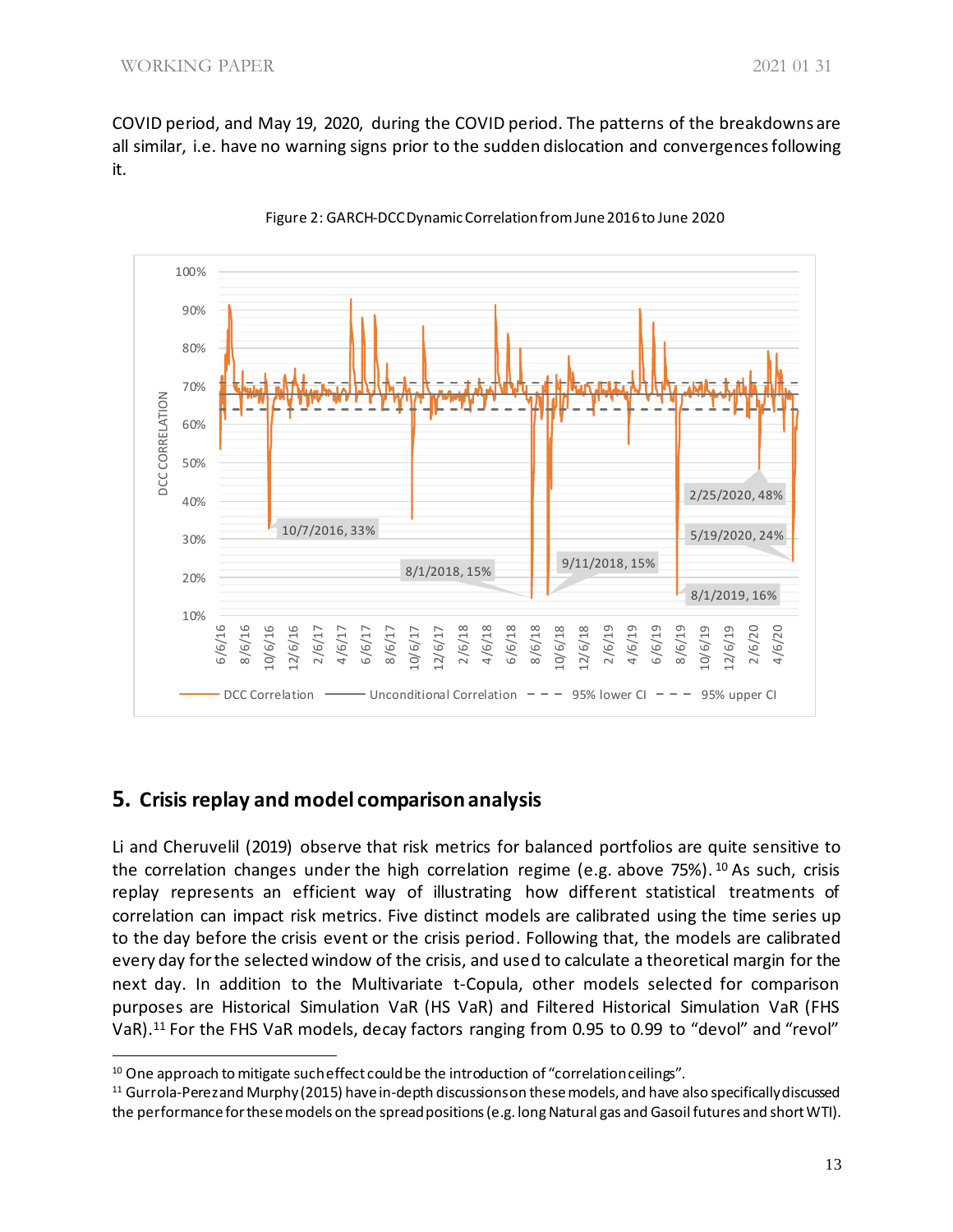the factor returns are considered.<sup>12</sup> The above models are also tested under the expected shortfall configuration (ES). All risk model consider a 99% quantile with 2-day liquidation period, and a portfolio composition of short 1 million MWh GAB and long 1 million MWh NRB on the 12 month expiry.

#### **5.1. Nasdaq event**

| VaR/ES<br>(\$ millions)<br>(9/10/2018) | VaR/ES<br>$(5 \text{ millions})$<br>(9/11/2018) | 1-Day<br>Shortfall<br>(\$ millions) | $2-Day$<br>Shortfall<br>$(5 \text{ millions})$ |
|----------------------------------------|-------------------------------------------------|-------------------------------------|------------------------------------------------|
|                                        |                                                 | (5.79)                              | (7.91)                                         |
|                                        |                                                 |                                     |                                                |
| 2.62                                   | 3.21                                            | (3.17)                              | (5.29)                                         |
| 2.12                                   | 2.54                                            | (3.67)                              | (5.79)                                         |
| 2.13                                   | 2.63                                            | (3.66)                              | (5.78)                                         |
| 3.04                                   | 4.14                                            | (2.75)                              | (4.87)                                         |
| 3.03                                   | 5.27                                            | (2.76)                              | (4.88)                                         |
|                                        |                                                 |                                     |                                                |
| 4.15                                   | 4.86                                            | (1.64)                              | (3.76)                                         |
| 3.84                                   | 4.65                                            | (1.95)                              | (4.07)                                         |
| 3.96                                   | 4.79                                            | (1.83)                              | (3.95)                                         |
| 5.75                                   | 7.62                                            | (0.04)                              | (2.16)                                         |
| 5.39                                   | 8.99                                            | (0.40)                              | (2.52)                                         |
|                                        |                                                 |                                     |                                                |

On September 7, 2018 the GABcontract price was \$54.27 per MWh, while the NRB contract was valued at \$44.59 per MWh. At the end of the first business day of the crisis, September 10, 2018, the 1-day loss of the theoretical portfolio is \$5.79 million. The cumulative 2-day loss amounts to \$7.91 million on September 11, 2018, the second day. Table 4 summarises the different risk metrics derived from the models discussed above, including the measurements of how much they fall short of the realized losses (i.e. shortfall). In particular, the table shows that the FHS VaR is the worst performer when the shortfall is considered. The unfiltered HS VaR performs better when compared with HS, but still with a sizable shortfall.<sup>14</sup> The multivariate t-Copula VaR with either CCC or DCC performs sizably better than either HS or FHS. This is not only related to the commonly known factors of fat tail distribution and robust tail interdependence with t-Copula, but also attributed to the GARCH's volatility forecast and for DCC only, correlation forecast.

The above results are in line with the observation in Gurrola-Perez and Murphy (2015) that the HS or FHS VaR models couldn't handle correlation breakdown very well, and that a correlation updating mechanism for these non-parametric models would be desirable. When the DCC and

<sup>12</sup> The "devol" and "revol" EWMA volatility start from the same date, i.e. June 6, 2016.

<sup>13</sup> Both GARCH-CCC and DCC in this table have GARCH volatility forecast. GARCH-DCC also uses correlation forecast. <sup>14</sup> The reason that the unfiltered HS VaR performs better than the FHS VaR in this case is because there was a scenario of stress returns and correlation breakdown on August 1, 2018, just one month before the Nasdaq event.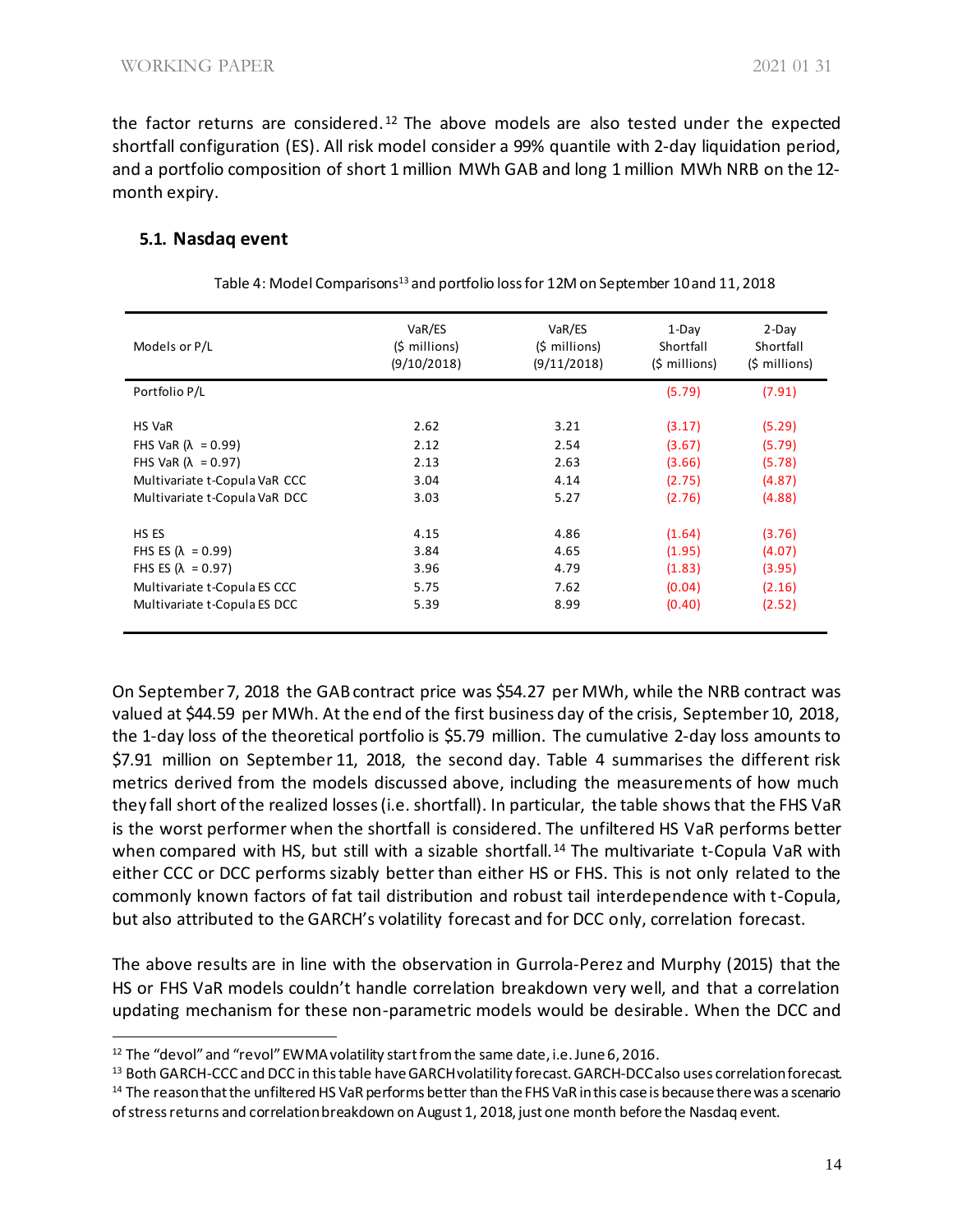CCC are compared, the former model doesn't generate higher margin than the CCC model. The main reason is that the Nasdaq event is a two-day stress event with no sign of correlation breakdown leading up to September 10, 2018. The DCC dynamic correlation (and the corresponding forecasted correlation) was actually higher (73%) than the CCC correlation (71%)<sup>15</sup> on September 7, 2018. The 99% ES for DCC and CCC are more robust than 99% VaR with HS and FHS models. This shows the DCC and CCC models are even more conservative at higher quantiles (e.g. 99.5%) than these non-parametric models.

### **5.2. COVID-19 Pandemic Event (March – May 2020)**

| Models or P/L                 | VaR/ES<br>(\$ millions) | VaR/ES<br>(\$ millions) | $1-Dav$<br>Shortfall   | $2-Dav$<br>Shortfall   |
|-------------------------------|-------------------------|-------------------------|------------------------|------------------------|
|                               | (5/15/2020)             | (5/18/2020)             | $(5 \text{ millions})$ | $(5 \text{ millions})$ |
| Portfolio P/L                 |                         |                         | (4.78)                 | (1.41)                 |
|                               |                         |                         |                        |                        |
| <b>HS VaR</b>                 | 2.17                    | 2.38                    | (2.61)                 | 0.76                   |
| FHS VaR $(\lambda = 0.99)$    | 2.22                    | 1.88                    | (2.56)                 | 0.81                   |
| FHS VaR $(\lambda = 0.97)$    | 2.46                    | 2.08                    | (2.32)                 | 1.05                   |
| Multivariate t-Copula VaR CCC | 2.42                    | 2.35                    | (2.36)                 | 1.01                   |
| Multivariate t-Copula VaR DCC | 2.46                    | 3.22                    | (2.32)                 | 1.05                   |
|                               |                         |                         |                        |                        |
| HS ES                         | 3.51                    | 3.60                    | (1.27)                 | 2.10                   |
| FHS ES $(\lambda = 0.99)$     | 3.66                    | 3.51                    | (1.12)                 | 2.25                   |
| FHS ES $(\lambda = 0.97)$     | 4.22                    | 3.94                    | (0.56)                 | 2.81                   |
| Multivariate t-Copula ES CCC  | 3.66                    | 3.60                    | (1.12)                 | 2.25                   |
| Multivariate t-Copula ES DCC  | 3.81                    | 4.91                    | (0.97)                 | 2.40                   |
|                               |                         |                         |                        |                        |

Table 5: Model comparisons<sup>16</sup> and portfolio loss for 12M on May 15 and 18, 2020

The COVID period was also marked by correlation breakdowns. Although it does not have the same extreme price scenario as seen during the Nasdaq event, on May 18, 2020 the correlation dropped to ~25%, gradually returning to its long-term value a week later. On this date the GAB contract recorded a 1% return, while NRB experienced -20% decrease. The 1-day portfolio loss was \$4.78MM, and two-day cumulative loss was much less (\$1.41MM) due to the NRB price bouncing back up on May 19, 2020.

Based on the prior discussion, the GARCH-DCC model has limited power in this case to forecast the new correlation regime. However, because the dynamic correlation could reflect the new correlation regime after the first day when the breakdown happens, GARCH-DCC model is still able to catch up to the lower correlation after the first day, which drives margin responsively higher for the rest of the low correlation regime. As such, in general, the multivariate t-copula

<sup>&</sup>lt;sup>15</sup> The unconditional correlation based on the information up to September 7, 2018 is 71%. It drops to 68% after the COVID period in May and June 2020.

<sup>&</sup>lt;sup>16</sup> Both GARCH-CCC and DCC in this table have GARCH volatility forecast. GARCH-DCC also uses correlation forecast.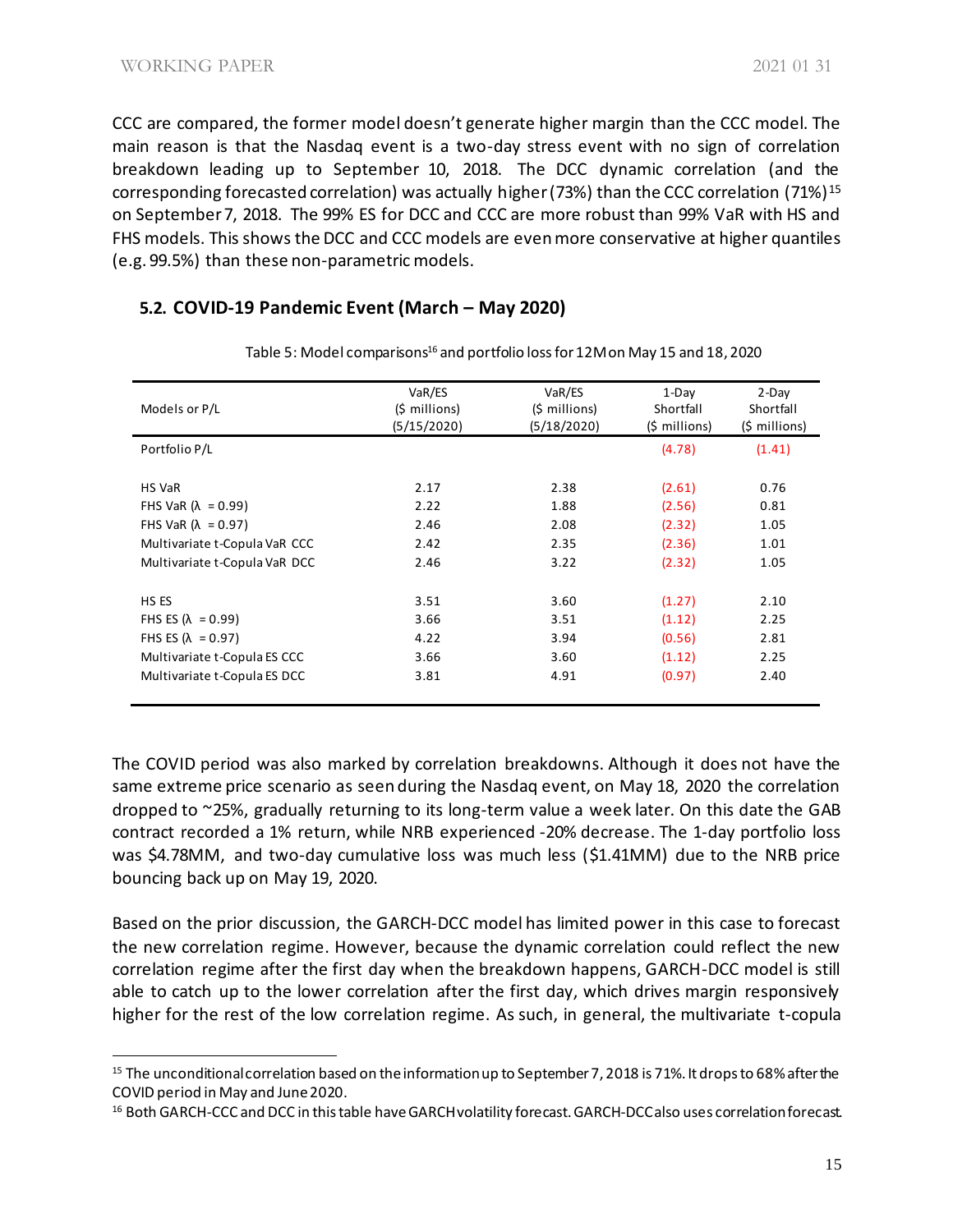VaR or ES are more responsive to the correlation stress than the non-parametric models. See details in Table 5.



#### **5.3. Backtesting analysis of various models**

Figure 3: Model back-testing for the 5 selected models. Margin rate is calculated using 99% VaR compared with 2 day P/L. Period June 2017 to May 2020

In addition to the crisis replay, which focuses on specific days of the analysed period, another type of assessment that enables one to study the impact of correlation on risk metrics is backtesting. In such exercises, margins in the form of VaR 99% are calculated and compared with the 2-day P/L of the spread position. If in a particular day the margin is smaller than the P/L, then a breach or an exeedance is recorded. The widely adopted Kupiec likelihood ratio test is used to evaluate the frequency of exceedances statistically. The Kupiec test is defined by the null hypothesis that the expected proportion of violations is equal to 0.01.

The back-testing exercise performed for the same theoretical portfolio as the crisis replay, and considers the following three periods:

1. June 8, 2017 to September 7, 2018 – This is the period right before the Nasdaq event, and is categorized by a relatively calm market.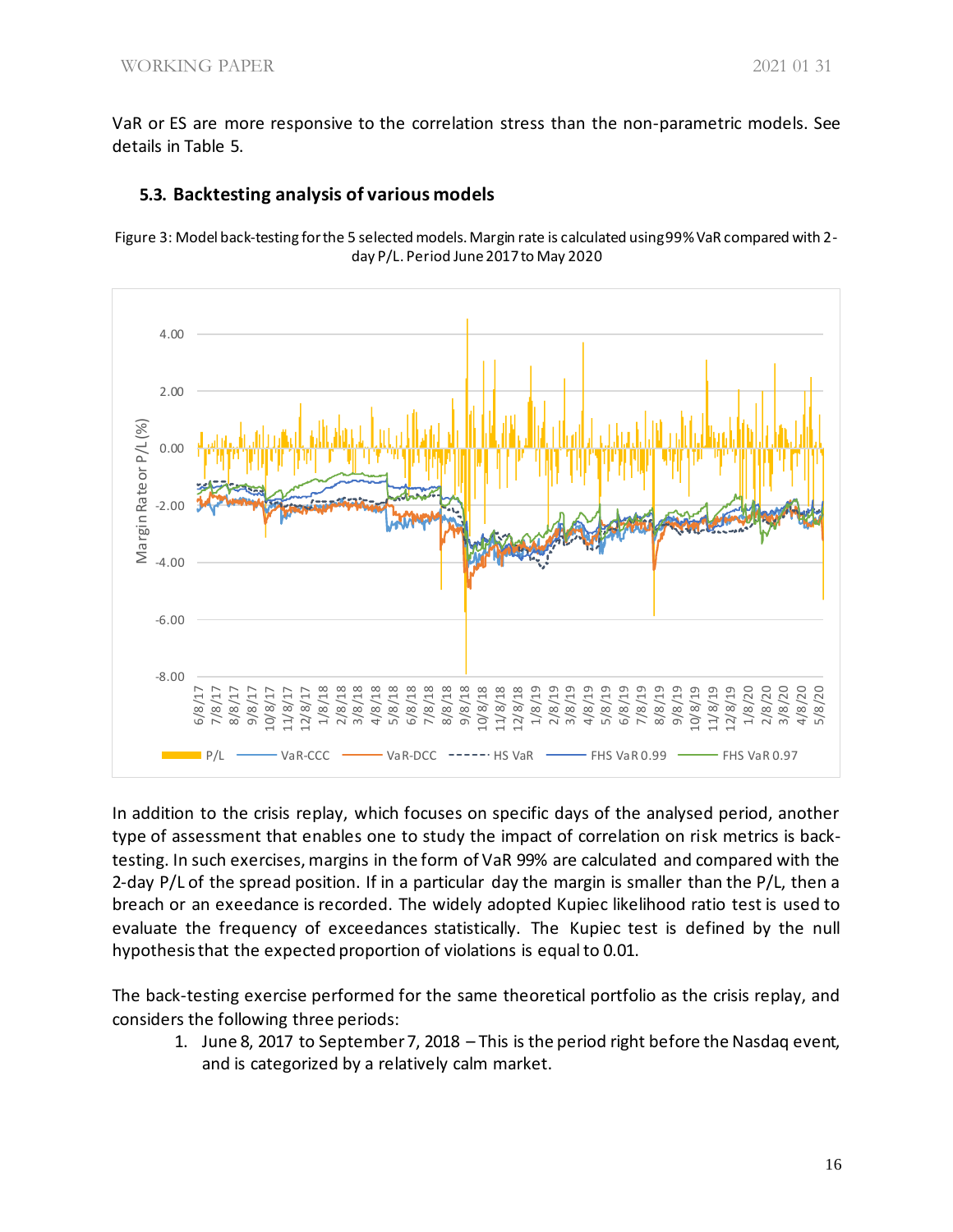- 2. June 8, 2018 to May 18, 2020 This is the period that includes both the Nasdaq event and the COVID-19 pandemic. It is categorized as a stress market period.
- 3. June 8, 2017 to May 18, 2020 This is the whole period for the back-testing study.

From all three periods, the multivariate DCC and CCC perform more conservatively among these models, with DCC exhibiting the lowest number of breaches. The HS VaR has its Kupiec value close to the critical value. The two FHS VaR models fail the test. For the relative calm period, all three non-parametric models pass the Kupeic test with FHS VaR ( $\lambda$  = 0.99) close to the critical threshold. However, for the stress period, HS VaR becomes really close to the borderline, while the two HFS VaR models fail the test. All test results are displayed in Tables A7 to A9 in the Appendix, with a visual illustration in Figure 3.

# **6. Conclusion and further work**

The paper studied the correlation behaviour during adverse market conditions using the GARCH-DCC model to filter out the non-stationary statistical properties of price returns. In particular, a case study based on the German and Nordic electricity power futures, and the spread positions comprising of them, was considered. These electricity power futures exhibit certain salient statistical characteristics such as fat tail, volatility clustering, low autocorrelation, low skewness and sudden correlation breakdown (and convergence) among them. The study focuses on the dynamic correlations and correlation breakdowns from these spread positions. The use of a fat tail and volatility clustering via student-t copula, i.e. GARCH volatility framework and dynamic DCC correlations, allow us to single out the correlation behaviour. The shocks observed during the Nasdaq event in September 2018 and COVID-19 pandemic in early 2020 are the focus of the analysis.

Amongst other aspects discussed previously, the paper concludes that correlation breakdowns seem to be more frequent in the electricity power market that expected. Even though the nature of the shocks differs between the Nasdaq event and the COVID-19 period, the pattern of the correlation breakdown was relatively similar. It is also important to highlight that the correlation between GAB and NRB vary through time, exhibiting different structuresfor distinct expiry dates. In order to illustrate the importance of the modelling techniques to capture correlation, a crisis replay and back-testing exercises are performed. The multivariate t-copula DCC or CCC with volatility and correlation forecasts demonstrate more conservative metrics in terms of coverage rate as well as breaching amount during the Nasdaq event and COVID-19 period when compared with several non-parametric models. Although not part of the study, both DCC and CC models provide a naturally conservative and anti-procyclical floor during a relative calm period.

Several lines of further work are worth to explore to continue to improve model performance for spread positions from different asset classes in a practical manner. Typical spread positions such as Treasury cash and futures position, SPX option and VIX futures position are going to be included in the further study. Certain unique features to an asset class (e.g. seasonal effect in certain futures products) shall be added to the framework. From the standpoint of procyclicality,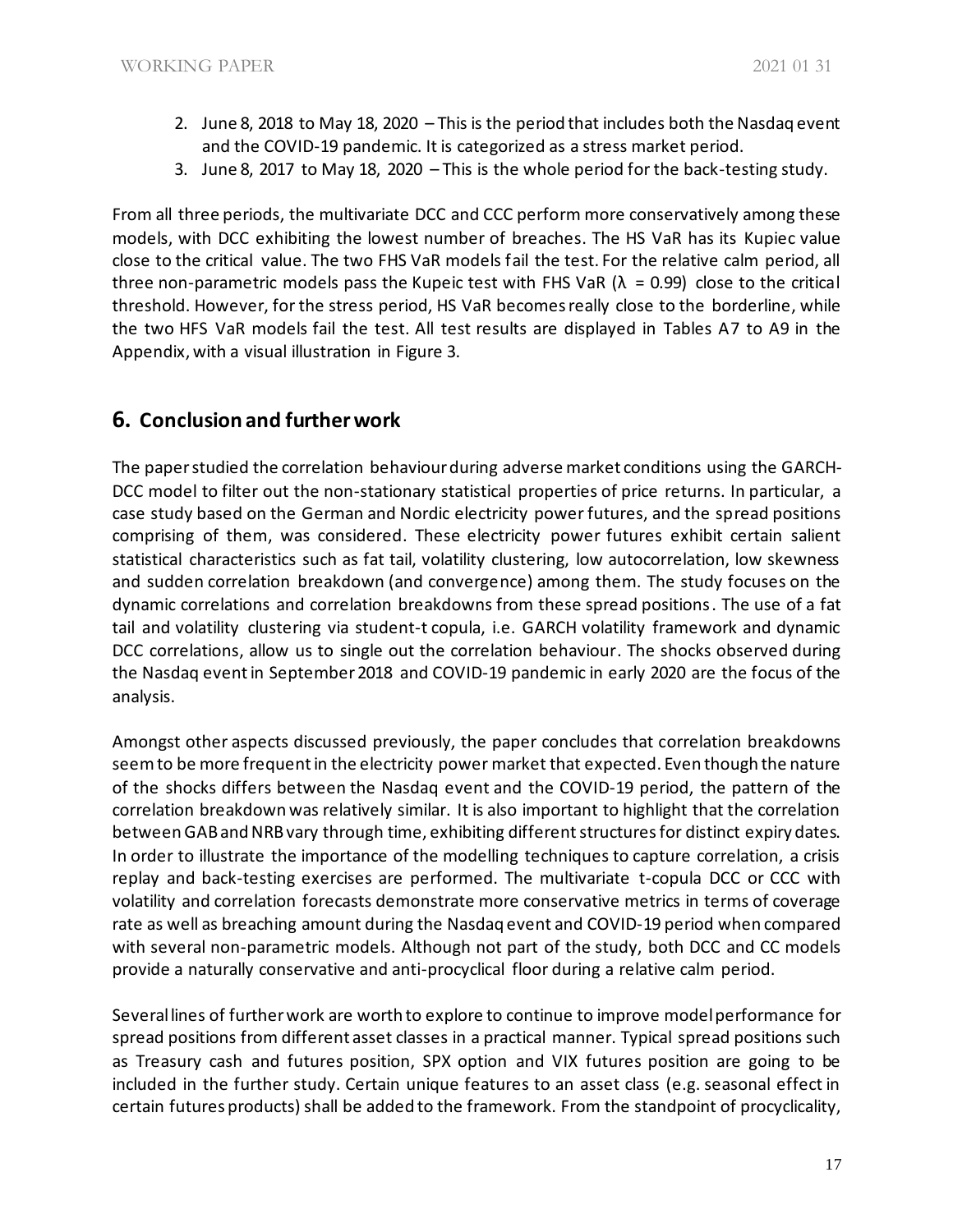since the GARCH-DCC copula framework would inevitably increase the margin responsiveness due to correlation breakdown, an effective margin floor may need to be explored to make margin less procyclical. A volatility floor (e.g. long term volatility) is commonly used for this purpose. For spread positions with dynamic correlation assumption, a concept of correlation ceiling<sup>17</sup> can be explored to give spread positions a reasonable level of offset, and yet maintain sufficient level of margin.

<sup>&</sup>lt;sup>17</sup> For the spread position studied in this paper, the correlation is in the range of [0.15, 0.93]. If assuming correlation level follows a gamma distribution, very intuitively, certain high quantile (e.g. 95%) could be used as a correlation ceiling.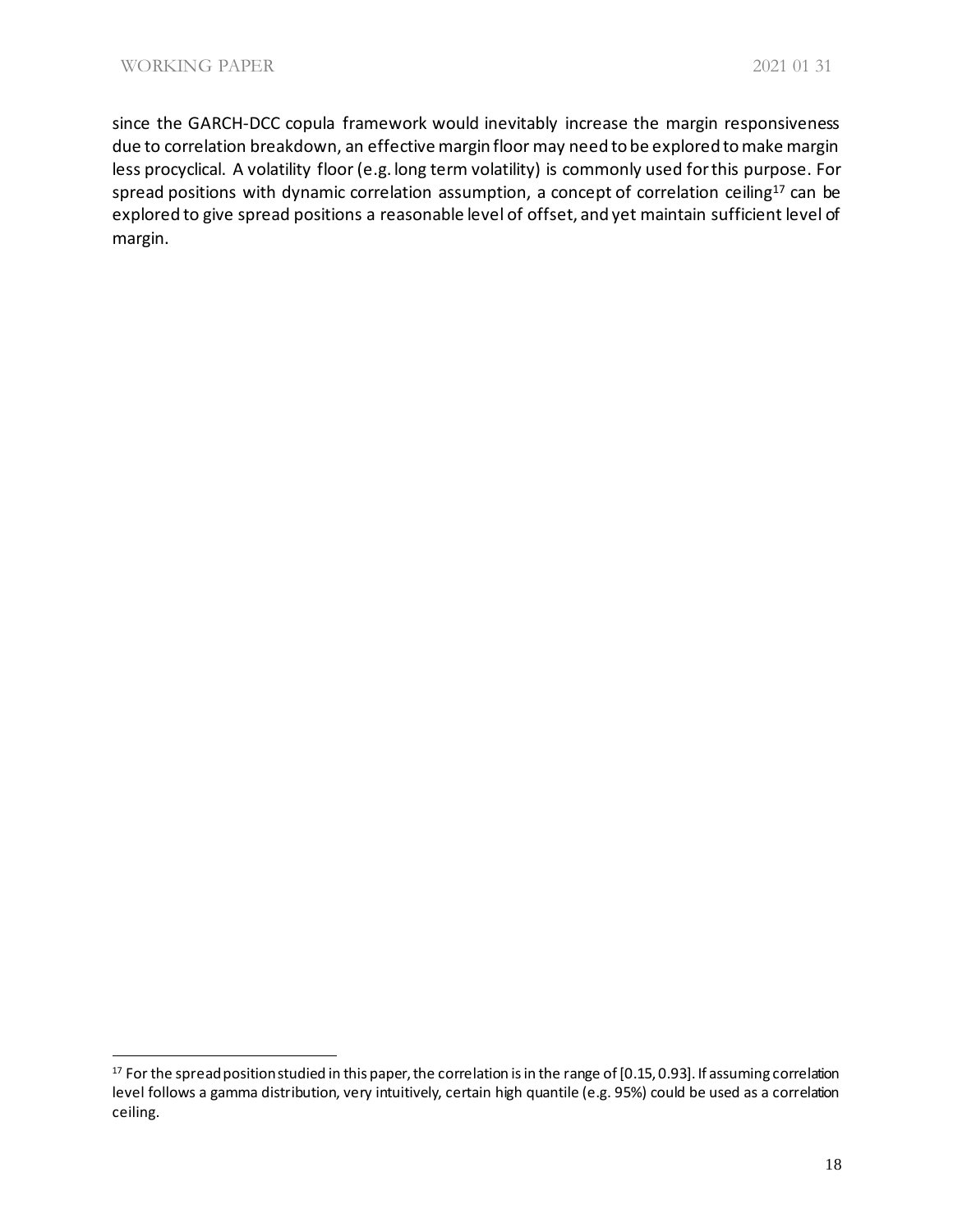# **7. References**

Bates, D. S. (1988). Pricing Options Under Jump-Diffusion Processes. The Wharton School.

- Bertero, E. and Mayer, R. C. (1990). Structure and performance: global interdependence of stock markets around the crash of October 1987, European Economic Review, v. 34, n. 6, p. 1150–1180.
- BIS (2017): International banking and financial market developments. *BIS Quarterly Review,* Bank for International Settlements, March.
- Bollerslev, T. (1986). Generalized Autoregressive Conditional Heteroskedasticity. Journal of Econometrics, v. 31, p. 307–327.
- Boyer, B. H. (1997). Pitfalls in tests for changes in correlations. International Finance Discussion Paper, Board of Governors of the Federal Reserve System.
- Boyer, B. H., Gibson, M. S. and Loretan, M. (1999). Pitfalls in Tests for Changes in Correlations. Federal Reserve Board, IFS Discussion Paper, No. 597R.
- Caporin, M. and McAleer, M. (2013). Ten Things You Should Know about the Dynamic Conditional Correlation Representation. Econometrics, v. 1(1), p. 115-126.
- Carmona, R. and Durrelman, V. (2003). Pricing and Hedging Spread Options. Available at <https://carmona.princeton.edu/download/fe/sirev.pdf>
- Chang G. andCheng, P. (2016). Evidence of cross-asset contagion in U.S. markets. Economic Modelling, v. 58, p. 219–226.
- Cont, R. and Kan, Y. H. (2011a). Dynamic hedging of portfolio credit derivatives. SIAM Journal of Financial Mathematics 2, p. 112–140. Available at [https://doi.org/10.1137/090750937.](https://doi.org/10.1137/090750937)
- Dornbusch, R., Park, Y.C. and Claessens, S. (2000). Contagion: understanding how it spreads. World Bank Res. Obs. 15 (2), p. 177–197.
- Du, J. and Laib, K. K. (2017). Modeling Dependence between European Electricity Markets with Constant and Time-varying Copulas. Procedia Computer Science 122, p. 94-101.
- Engle, R. F. (1982). Autoregressive Conditional Heteroscedasticity with Estimates of the Variance of United Kingdom Inflation. Econometrica, v. 50 (4), p. 987–1007.
- Engle, R. F. (2002). Dynamic conditional correlation: a simple class of multivariate generalized autoregressive conditional heteroscedasticity models. Journal of Business and Economic Statistics 20(3), p. 339–350 [\(https://doi.org/10.1198/073500102288618487\)](https://doi.org/10.1198/073500102288618487).
- Engle, R. F. and Sheppard, K. (2001). Theoretical and empirical properties of dynamic conditional correlation multivariate GARCH. Working Paper 8554, NBER (https://doi.org/10.3386/w8554).
- Eydeland, A. and Wolyniec, K. (2003). Energy and power risk management: new developments in modeling, pricing, and hedging, John Wiley & Sons, New Jersey.
- Goldenberg, D.H. (1991). A unified method for pricing options on diffusion processes. Journal of Financial Economics, v. 29, p. 3 – 34.
- Kazi, I. K., and Salloy, S. (2014). Dynamics in the correlations of the credit default swaps' G14 dealers: are there any contagion effects due to Lehman Brothers bankruptcy and the global financial crisis? Working Paper 21014-237, IPAG Business School.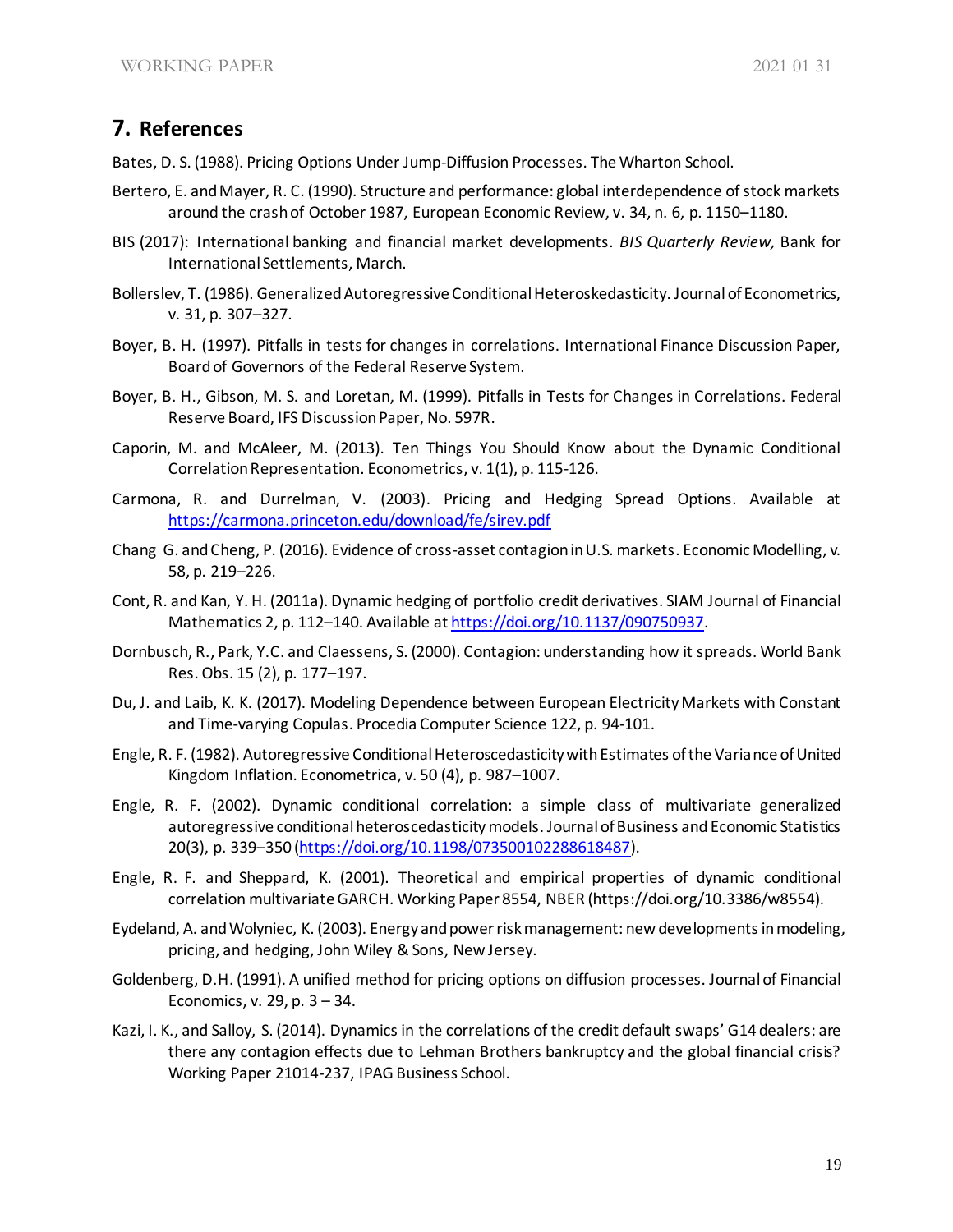- King, M. A. and S. Wadhwani, S. (1990). Transmission of volatility between stock markets. Review of Financial Studies, v. 3, p. 5–33.
- Li, D. and Cheruvelil, R. (2019). Study of correlation impact on credit default swap margin using a GARCH– DCC-copula framework. Journal of Financial Market Infrastructures v. 8(1), p. 1–41.
- Loretan, M. and English, W. B. (2000). Evaluating 'Correlation Breakdowns' during Periods of Market Volatility. BIS Conference Papers, Vol 8, Bank for International Settlements.
- Vicente, L. A. B. G., Cerezetti, F. V., De Faria, S. R., Iwashita, T. and Pereira, O. R. (2015). Managing Risk in Multi-Asset Class, Multimarket Central Counterparties: The CORE Approach. Journal of Banking and Finance v. 51, p. 119–130.
- Gurrola-Perez, P. and Murphy, D. (2015). Filtered historical simulation Value-at-Risk models and their competitors. Bank of England, Working Paper No. 525.
- Zanottia, G., Gabbib,G. and Geranioc, M. (2010). Hedging with futures: Efficacy of GARCH correlation models to European electricity markets. Journal of International Financial Markets, Institutions & Money, v. 20, p. 135–148.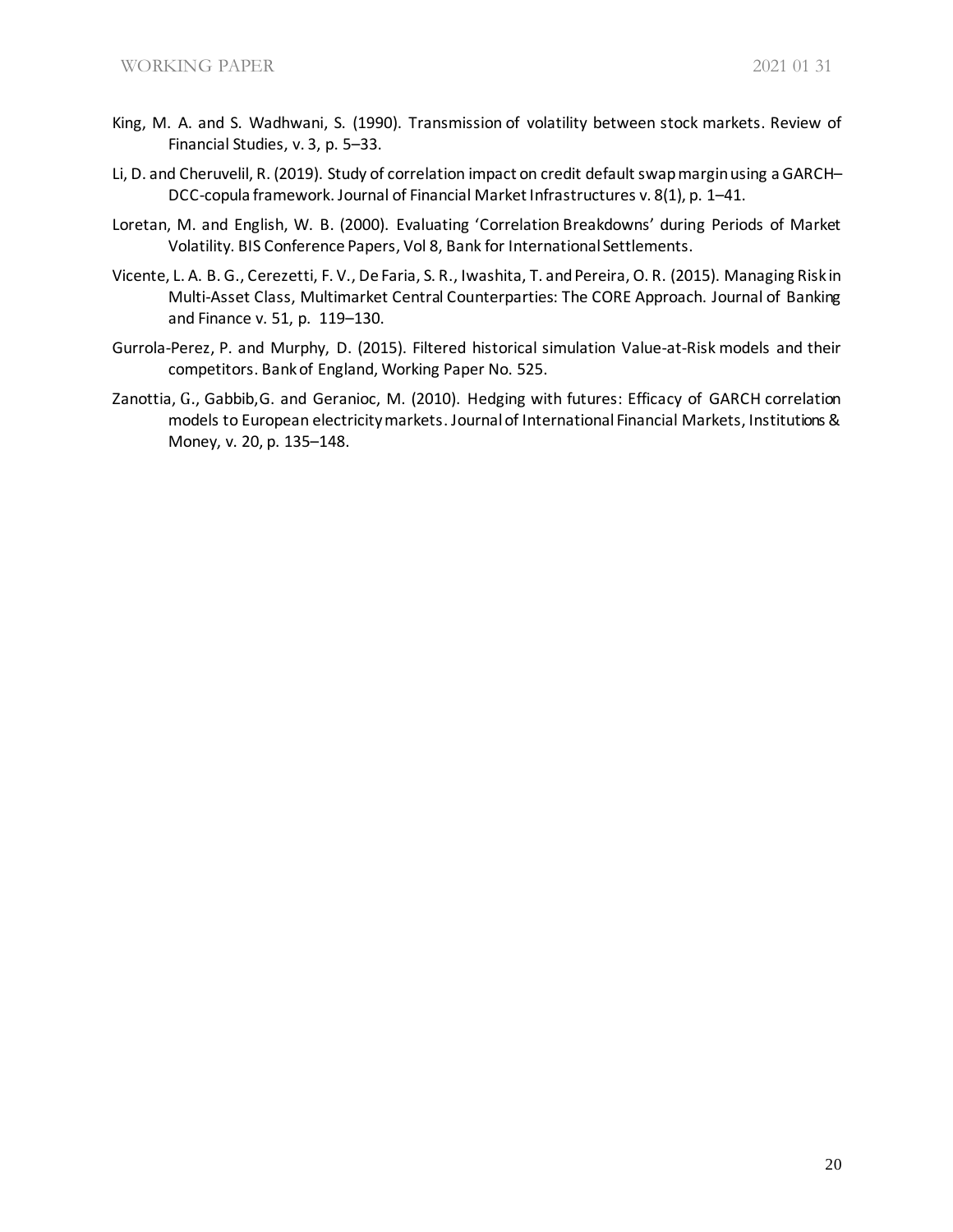# **8. Appendix**

# **8.1. Statistical properties of time series**

| <b>NAME</b> | nobs | mean  | min   | max   | std     | skewness   | kurtosis   |
|-------------|------|-------|-------|-------|---------|------------|------------|
| GAB12M      | 1039 | 39.20 | 20.79 | 58.03 | 8.99454 | $-0.00658$ | $-0.82701$ |
| NRB12M      | 1039 | 30.39 | 25.22 | 48.69 | 7.24175 | 0.50041    | $-0.05365$ |

Table A1: Statistics – Prices between June 2016 to June 2020.

Table A2: Statistics – Returns between June 2016 to June 2020 NAME nobs mean min max std skewness kurtosis GAB12M 1039 0.00030 -0.14859 0.08975 0.01995 -1.06303 9.82460

NRB12M 1039 -0.00002 -0.21084 0.17371 0.02653 -1.31483 15.66271







Figure A1: Q-Q plot for GAB 12M residual Figure A2: Q-Q plot for NRB 12M residual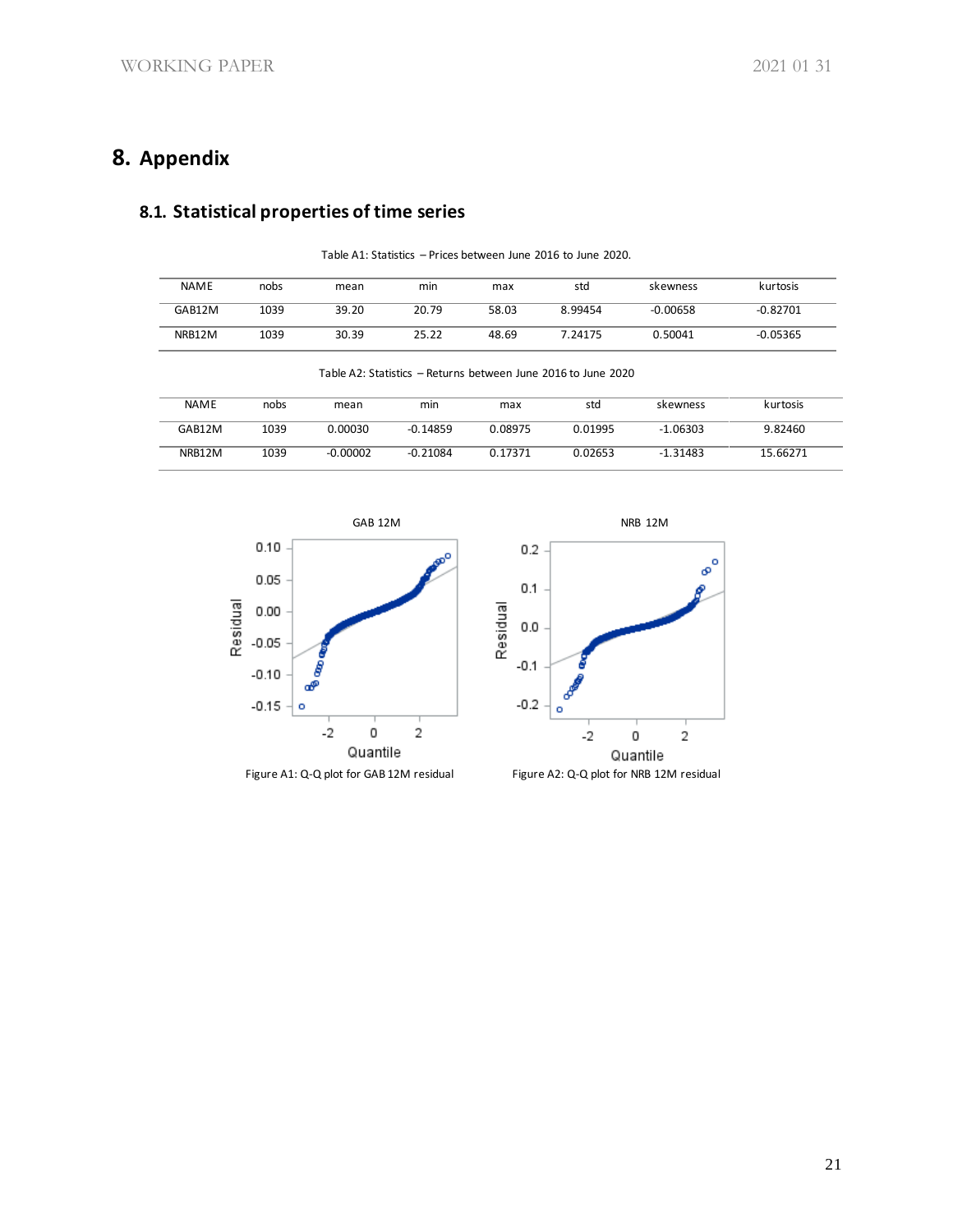## **8.2. Model parameters**

| Volatility<br>Model | Innovation | ω           | α          | $\gamma(G/R)$ | β         | AR1      | $\beta_{s}$ (Skew) | $\nu$ (DoF) | LL   |
|---------------------|------------|-------------|------------|---------------|-----------|----------|--------------------|-------------|------|
| <b>GARCH(1,1)</b>   | Student-t  | 0.0000144   | 0.0113     |               | 0.9869    | $-0.020$ |                    | 2.11        | 1588 |
|                     |            | (0.0000253) | (0.00612)  |               | (0.00639) |          |                    | (0.03)      |      |
| GJR-                | Student-t  | 0.00007578  | 0.06636    | $-0.06636$    | 0.7332    | $-0.020$ |                    | 3.42        | 1560 |
| GARCH(1,1)          |            |             |            |               |           |          |                    |             |      |
|                     |            | (0.0000244) | (0.043300) | (0.05200)     | (0.09591) |          |                    | (0.53)      |      |
| GARCH(1,1)          | Skewed t   | 0.0004640   | 0.32258    |               | 0.2073    | $-0.020$ | 0.02244            | 2.54        | 1567 |
|                     |            | (0.0001528) | (0.207310) |               | (0.07928) |          | (0.04381)          | (0.24)      |      |
| GJR-                | Skewed t   | 0.0000612   | 0.055433   | $-0.05543$    | 0.7810    | $-0.020$ | 0.028639           | 3.44        | 1560 |
| GARCH(1,1)          |            |             |            |               |           |          |                    |             |      |
|                     |            | (0.0000168) | (0.034216) | (0.041540)    | (0.06506) |          | (0.047657)         | (0.51)      |      |

Table A3: GARCH type models with different types of innovations – GAB12m

Note: all model parameters are calibrated using time series up to September 7, 2018

| Volatility<br>Model | Innovation | ω             | α         | $\gamma(GJR)$ | β        | AR1   | $\beta_{s}$ ( <i>Skew</i> ) | $\nu$ (DoF) | LL   |
|---------------------|------------|---------------|-----------|---------------|----------|-------|-----------------------------|-------------|------|
|                     |            |               |           |               |          |       |                             |             |      |
| <b>GARCH(1,1)</b>   | Student-t  | 6.8664E-6     | 0.0141    |               | 0.9858   | 0.026 |                             | 2.67        | 1515 |
|                     |            | $(2.1313E-6)$ | (0.0047)  |               | (0.0057) |       |                             | (0.35)      |      |
| GJR-                | Student-t  | 0.00001       | 0.0009    | 0.02953       | 0.9746   | 0.026 |                             | 2.50        | 1511 |
| GARCH(1,1)          |            |               |           |               |          |       |                             |             |      |
|                     |            | $(1.9192E-6)$ | (0.0130)  | (0.02652)     | (0.0081) |       |                             | (0.08)      |      |
| GARCH(1,1)          | Skewed t   | 0.0000058     | 0.0164    |               | 0.9796   | 0.026 | $-0.02402$                  | 2.47        | 1512 |
|                     |            | $(3.5834E-6)$ | (0.05114) |               | (0.0648) |       | (0.04207)                   | (1.11)      |      |
| GJR-                | Skewed t   | 0.0000671     | 0.00001   | 0.03778       | 0.8859   | 0.026 | $-0.01600$                  | 2.55        | 1508 |
| GARCH(1,1)          |            |               |           |               |          |       |                             |             |      |
|                     |            | (0.0000226)   | (0.21675) | (0.20300)     | (0.0517) |       | (0.03974)                   | (0.78)      |      |

Table A4: GARCH type models with different types of innovations – NRB12m

Note: all model parameters are calibrated using time series up to September 7, 2018

| Table A5: GARCH $(1,1)$ with tinnovation - GAB12m Post March 2020 |  |
|-------------------------------------------------------------------|--|
|-------------------------------------------------------------------|--|

| Volatility<br>Model | Innovation | ω                      | α                  | $\gamma(G/R)$ | ß                  | AR1   | $\beta_{s}$ (Skew) | $\nu$ (DoF)    | LL   |
|---------------------|------------|------------------------|--------------------|---------------|--------------------|-------|--------------------|----------------|------|
| <b>GARCH(1,1)</b>   | Student t  | 7.65E 6<br>$(5.53E-6)$ | 0.0301<br>(0.0127) |               | 0.9625<br>(0.0155) | 0.003 |                    | 2.74<br>(0.14) | 2748 |

Note: all model parameters are calibrated using time series up to June 1, 2020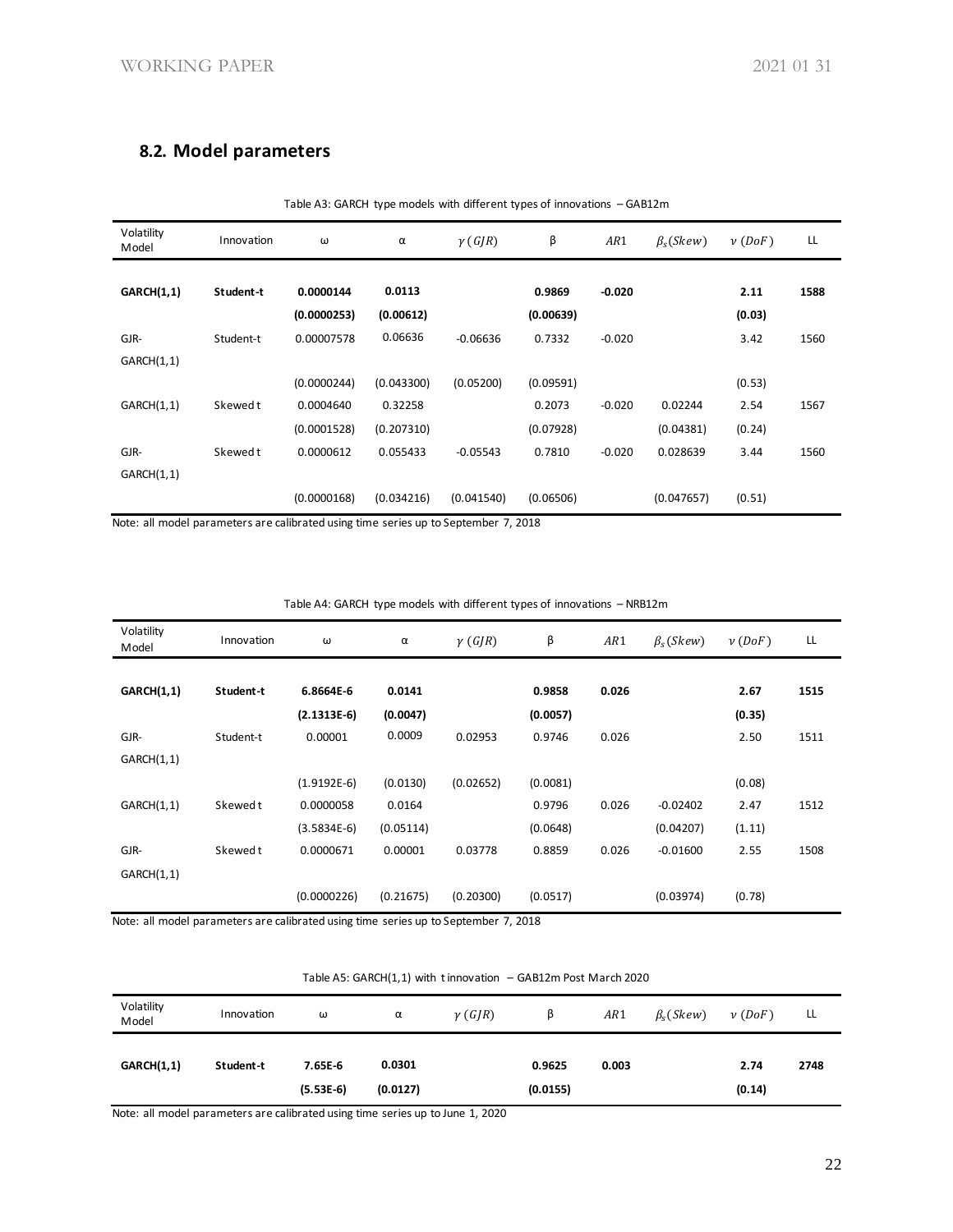| Volatility<br>Model | Innovation | ω                      | α                  | $\gamma(G/R)$ |                    | AR1   | $\beta_{s}$ (Skew) | $\nu$ (DoF)    | LL   |
|---------------------|------------|------------------------|--------------------|---------------|--------------------|-------|--------------------|----------------|------|
| <b>GARCH(1,1)</b>   | Student t  | 1.93E-5<br>$(1.99E-5)$ | 0.0198<br>(0.0116) |               | 0.9726<br>(0.0153) | 0.001 |                    | 2.30<br>(0.21) | 2577 |

#### Table A6: GARCH(1,1) with t innovation – NRB12m Post March 2020

Note: all model parameters are calibrated using time series up to June 1, 2020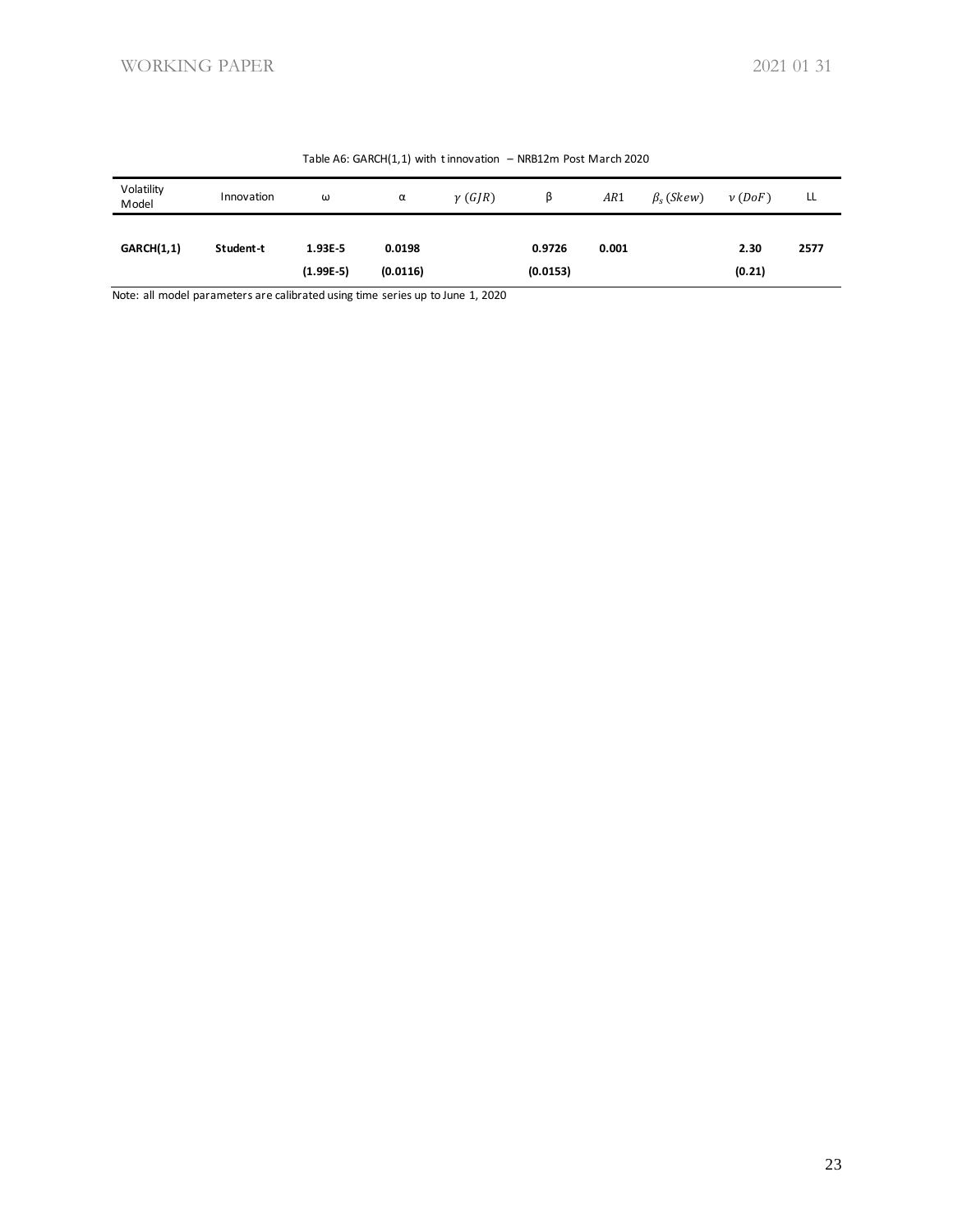### **8.3. Correlation breakdowns**













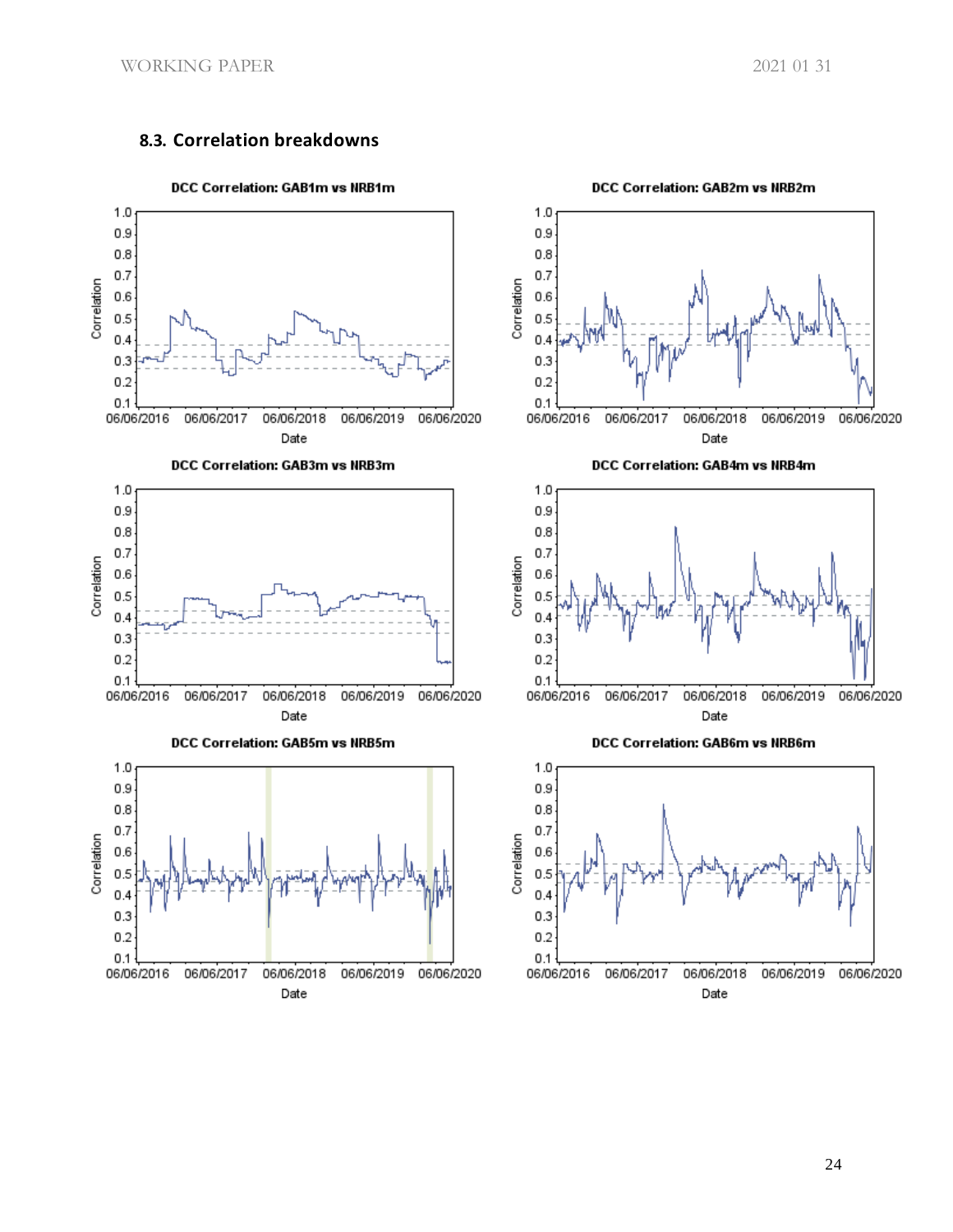

Figure A3: DCC Correlation for 1M to 12M Expiries.